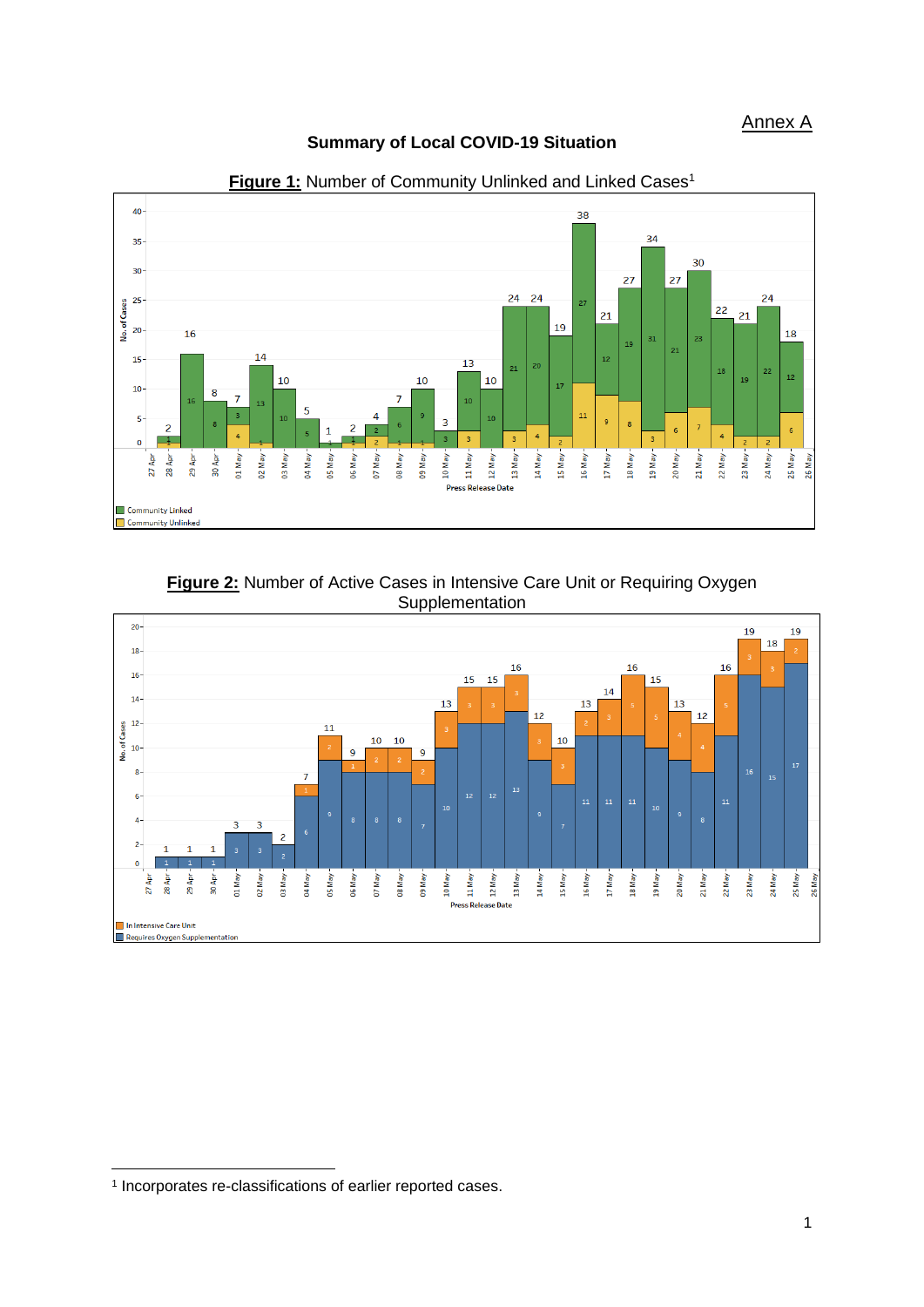#### **Open Clusters**

Epidemiological investigations and contact tracing have uncovered links between cases.

- i. 3 of the confirmed cases (Cases 63543, 63551 and 63700) are linked to Case 63543 cluster with the most recent case (Case 63700) linked to the cluster on 24 May. Case 63543 is a 40 year-old male Singaporean who works as an operations personnel at The Meatery SG. He was confirmed to have COVID-19 infection on 21 May.
- ii. 4 of the confirmed cases (Case 63622, 63696, 63697 and 63698) are linked to Harvest @ Woodlands dormitory cluster with the most recent cases (Cases 63696, 63697 and 63698) linked to the cluster on 23 May. Case 63622 is a 46 year-old male Malaysia national who works as a construction worker at H&W Communications Pte Ltd. He was confirmed to have COVID-19 infection on 22 May.
- iii. 5 of the confirmed cases (Case 63660, 63661, 63701, 63702 and 63703) are linked to Case 63660 cluster with the most recent cases (Cases 63701, 63702 and 63703) linked to the cluster on 24 May. Case 63660 is a 31 year-old male Singaporean who works as a property agent with ERA Realty Network Pte Ltd. He was confirmed to have COVID-19 infection on 23 May.
- iv. 53 of the confirmed cases (Cases 62933, 63037, 63273, 63275, 63276, 63277, 63304, 63306, 63318, 63357, 63363, 63381, 63393, 63406, 63408, 63417, 63448, 63453, 63462, 63463, 63469, 63470, 63471, 63472, 63488, 63508, 63509, 63510, 63520, 63524, 63559, 63560, 63570, 63571, 63577, 63578, 63588, 63591, 63593, 63597, 63598, 63600, 63606, 63607, 63620, 63652, 63653, 63664, 63665, 63675, 63678, 63704 and 63707) are linked to the JEM/ Westgate cluster with the most recent cases (Cases 63704 and 63707) linked to the cluster on 24 May. Case 62933 is a 53 year-old female Singaporean who works as a cleaner at Park Avenue Rochester. She was confirmed to have COVID-19 infection on 7 May.
- v. 13 of the confirmed cases (Cases 63534, 63535, 63569, 63603, 63624, 63629, 63668, 63669, 63676, 63682, 63694, 63713 and 63717) are linked to the McDonald's delivery riders cluster with the most recent cases, Cases 63694 and 63713 linked to the cluster on 24 May, and Case 63717 linked to the cluster on 25 May. Case 63534 is a 27 year-old male Malaysia national who works as a delivery rider for IVIC Logistic Pte Ltd and McDonald's (Bedok Reservoir). He was confirmed to have COVID-19 infection on 20 May.
- vi. 31 of the confirmed cases (Cases 63131, 63184, 63185, 63186, 63187, 63188, 63251, 63259, 63268, 63279, 63281, 63282, 63285, 63288, 63296, 63297, 63298, 63325, 63337, 63353, 63386, 63390, 63391, 63400, 63422, 63424, 63438, 63481, 63663, 63667 and 63706) are linked to the Learning Point cluster, with the most recent case (Case 63706) linked to the cluster on 24 May. Case 63131 is a 50 year-old female Singaporean who works as a tutor at Learning Point. She was confirmed to have COVID-19 infection on 12 May.
- vii. 6 of the confirmed cases (Cases 63479, 63485, 63533, 63592, 63627 and 63699) are linked to the Case 63479 cluster with the most recent case (Case 63699) linked to the cluster on 23 May. Case 63479 is a 49 year-old female Singapore Permanent Resident who is a homemaker. She was confirmed to have COVID-19 infection on 20 May.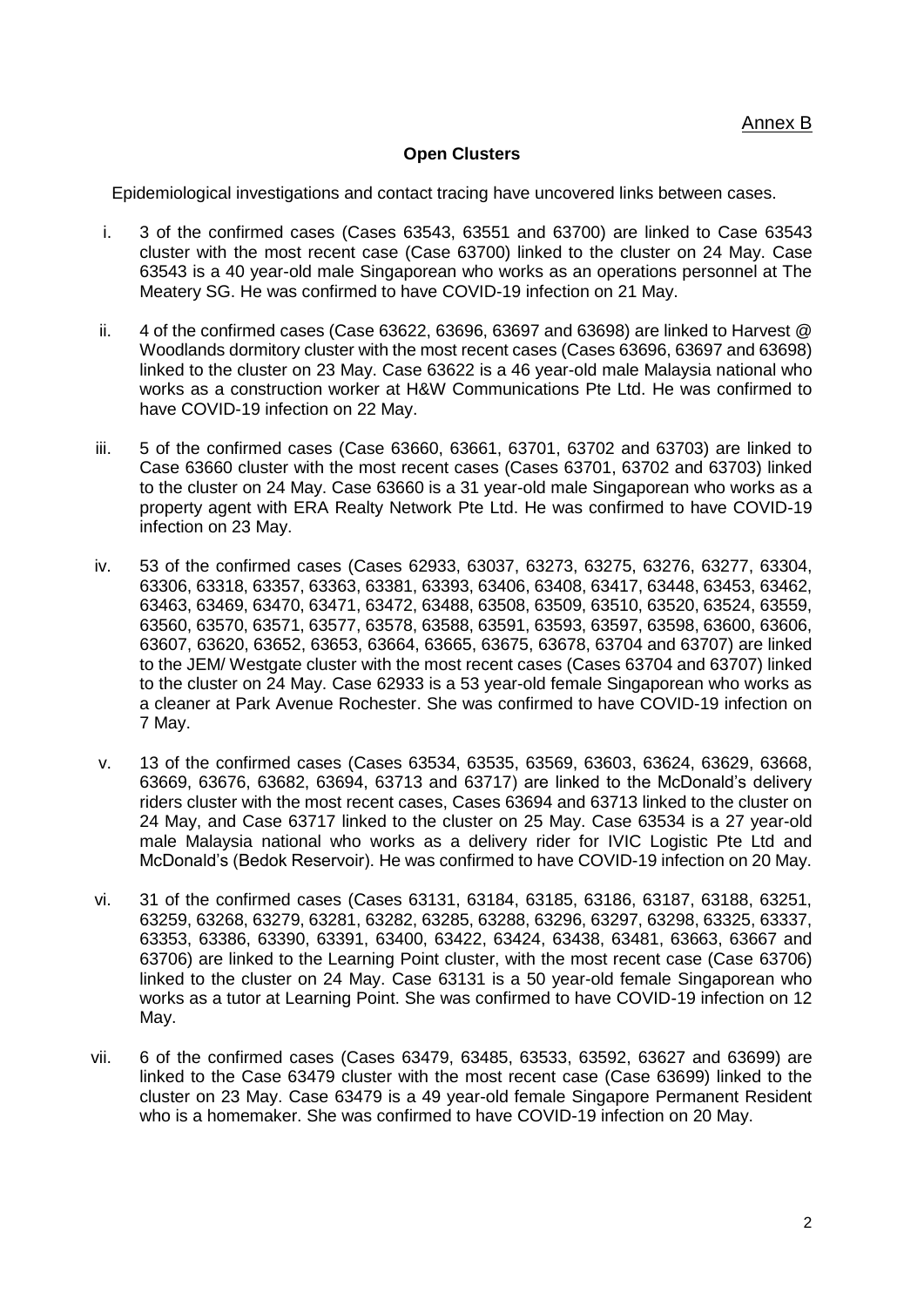- viii. 48 of the confirmed cases (Cases 62541, 62557, 62561, 62567, 62568, 62573, 62574, 62582, 62599, 62615, 62635, 62643, 62648, 62680, 62687, 62697, 62713, 62714, 62715, 62717, 62721, 62722, 62723, 62724, 62731, 62732, 62754, 62781, 62784, 62786, 62787, 62790, 62791, 62794, 62795, 62801, 62803, 63807, 62808, 62816, 63007, 63008, 63009, 63104, 63168, 63248, 63617 and 63630) are linked to the Tan Tock Seng Hospital cluster, with the most recent case (Case 63630) linked to the cluster on 23 May. Case 62541 is a 46 year-old female who is a nurse at Tan Tock Seng Hospital, and was deployed at Ward 9D, a general ward. She was confirmed to have COVID-19 infection on 27 April.
- ix. 4 of the confirmed cases (Case 63376, 63476, 63537 and 63681) are linked to Case 63376 cluster with the most recent case (Case 63681) linked to the cluster on 24 May. Case 63376 is a 46 year-old female Singaporean who is an investment banker at DBS. She was confirmed to have COVID-19 infection on 17 May.
- x. 11 of the confirmed cases (Cases 63160, 63253, 63294, 63300, 63426, 63427, 63428 63491, 63522, 63526 and 63680) are linked to the Changi Prison Complex cluster, with the most recent case (Case 63680) linked to the cluster on 24 May. Case 63160 is a 39 year-old male China national who is employed by SATS Food Services Pte Ltd as a chef at Changi Prison Complex. He was confirmed to have COVID-19 infection on 13 May.
- xi. 7 of the confirmed cases (Cases 63236, 63349, 63370, 63421, 63506, 63621 and 63641) are linked to the Case 63236 cluster, with the most recent case (Case 63641) linked to the cluster on 23 May. Case 63236 is a 53 year-old male Singaporean who works as a personal chauffeur. He was confirmed to have COVID-19 infection on 14 May.
- xii. 6 of the confirmed cases (Cases 63317, 63320, 63350, 63439, 63610 and 63679) are linked to the Marina Bay Sands Casino dealer cluster, with the most recent case (Case 63679) linked to the cluster on 24 May. Case 63317 is a 36 year-old male Malaysia national who works as a dealer at Marina Bay Sands Casino. He was confirmed to have COVID-19 infection on 16 May.
- xiii. 3 of the confirmed cases (Cases 63392, 63517 and 63601) are linked to the Case 63392 cluster with the most recent case (Case 63601) linked to the cluster on 22 May. Case 63392 is a 39 year-old female Singaporean who is a manager at Corner Stone Global Partners Pte Ltd. She was confirmed to have COVID-19 infection on 17 May.
- xiv. 108 of the confirmed cases (Cases 62873, 62940, 62941, 62942, 62945, 62971, 62972, 62998, 63005, 63015, 63026, 63047, 63055, 63059, 63060, 63061, 63070, 63071, 63072, 63074, 63084, 63091, 63094, 63095, 63096, 63097, 63098, 63100, 63109, 63115, 63117, 63118, 63119, 63120, 63122, 63125, 63126, 63128, 63129, 63132, 63135, 63136, 63138, 63139, 63140, 63141, 63146, 63148, 63149, 63150, 63165, 63167, 63169, 63177, 63178, 63179, 63180, 63181, 63191, 63192, 63194, 63195, 63219, 63221, 63235, 63238, 63239, 63240, 63242, 63243, 63252, 63255, 63256, 63257, 63269, 63270, 63291, 63305, 63316, 63324, 63343, 63344, 63346, 63347, 63351, 63382, 63387, 63389, 63416, 63423, 63431, 63444, 63445, 63447, 63452, 63458, 63459, 63464, 63473, 63474, 63518, 63519, 63528, 63553, 63586, 63605, 63615 and 63616) are linked to the Changi Airport Terminal 3 cluster, with the most recent cases (Cases 63605, 63615 and 63616) linked to the cluster on 22 May. Case 62873 is an 88 year-old male Singaporean who is employed by Ramky Cleantech Services Pte Ltd as a cleaner deployed at Changi Airport Terminal 3. He was confirmed to have COVID-19 infection on 5 May.
- xv. 3 of the confirmed cases (Cases 63290, 63383 and 63384) are linked to the Case 63290 cluster, with the most recent cases (Cases 63383 and 63384) linked to the cluster on 17 May. Case 63290 is a 64 year-old female Singapore Permanent Resident who is currently unemployed. She was confirmed to have COVID-19 infection on 15 May.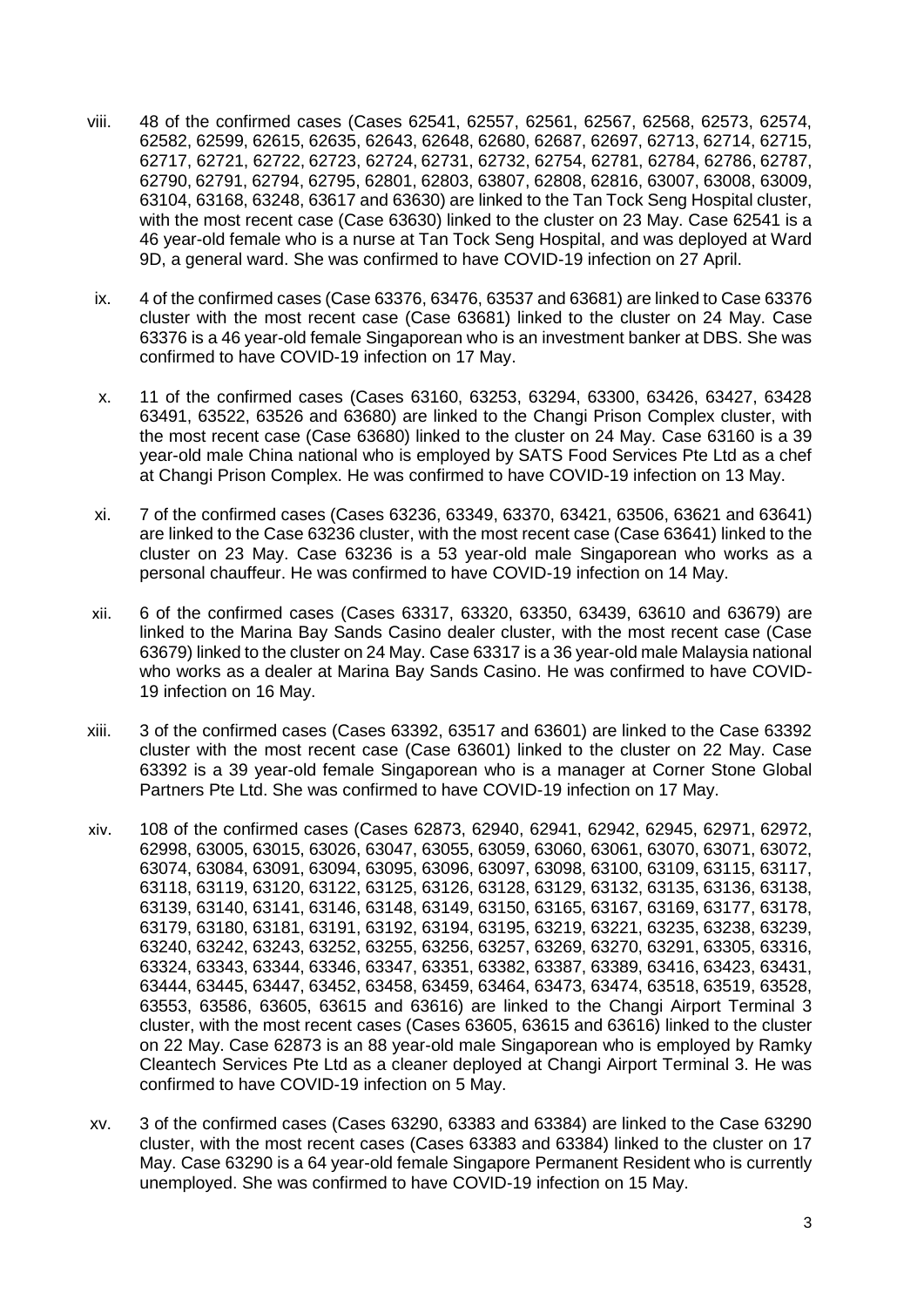- xvi. 3 of the confirmed cases (Cases 63414, 63584 and 63585) are linked to the Case 63414 cluster with the most recent cases (Cases 63584 and 63585) linked to the cluster on 21 May. Case 63414 is a 40 year-old male Singaporean who works as a vending machine loader at Warburg Pte Ltd, and a food delivery rider for Deliveroo and Grab. He was confirmed to have COVID-19 infection on 18 May.
- xvii. 3 of the confirmed cases (Cases 63513, 63516 and 63572) are linked to the Case 63516 cluster with the most recent case (Case 63572) linked to the cluster on 21 May. Case 63516 is a 28 year-old female Singaporean who is a homemaker. She was confirmed to have COVID-19 infection on 20 May.
- xviii. 3 of the confirmed cases (Cases 63487, 63574 and 63581) are linked to the Case 63487 cluster with the most recent cases (Cases 63574 and 63581) linked to the cluster on 21 May. Case 63487 is a 19 year-old female Malaysia national who is a student at Singapore Polytechnic. She was confirmed to have COVID-19 infection on 19 May.
- xix. 4 of the confirmed cases (Cases 63335, 63460, 63523 and 63579) are linked to the Pacific Law Corporation cluster with the most recent case (Case 63579) linked to the cluster on 21 May. Case 63335 is a 57 year-old female Singaporean who works as an administrative personnel at Pacific Law Corporation. She was confirmed to have COVID-19 infection on 16 May.
- xx. 9 of the confirmed cases (Cases 63271, 63278, 63412, 63425, 63442, 63461, 63468, 63477 and 63511) are linked to the Jin Tai Tong Food Industries cluster, with the most recent case (Case 63511) linked to the cluster on 20 May. Case 63271 is a 55 year-old male Singaporean who works as a warehouse assistant at Jin Tai Mart. He was confirmed to have COVID-19 infection on 15 May.
- xxi. 4 of the confirmed cases (Cases 63319, 63434, 63435 and 63436) are linked to the Case 63319 cluster, with the most recent cases (Cases 63434, 63435 and 63436) linked to the cluster on 18 May. Case 63319 is a 77 year-old female Singaporean who is a homemaker. She was confirmed to have COVID-19 infection on 15 May.
- xxii. 3 of the confirmed cases (Cases 63336, 63388 and 63440) are linked to the Case 63336 cluster, with the most recent case (Case 63440) linked to the cluster on 18 May. Case 63336 is a 22 year-old female Singaporean who works at Invade Industry Pte Ltd. She was confirmed to have COVID-19 infection on 16 May.
- xxiii. 3 of the confirmed cases (Cases 63292, 63455 and 63456) are linked to the Case 63292 cluster, with the most recent cases (Cases 63455 and 63456) linked to the cluster on 19 May. Case 63292 is a 29 year-old male Singaporean who works as a digital web designer. He was confirmed to have COVID-19 infection on 15 May.
- xxiv. 4 of the confirmed cases (Cases 63166, 63241, 63280 and 63365) are linked to the WOK HEY cluster, with the most recent case (Case 63365) linked to the cluster on 17 May. Case 63166 is a 22 year-old male Singaporean who works as a cook at WOK HEY (White Sands). He was confirmed to have COVID-19 infection on 13 May.
- xxv. 3 of the confirmed cases (Cases 62969, 63083 and 63092) are linked to the Grab cluster, with the most recent case (Case 63092) linked to the cluster on 11 May. Case 62969 is a 38 year-old male Singaporean who works as a private hire car driver with Grab. He was confirmed to have COVID-19 infection on 8 May.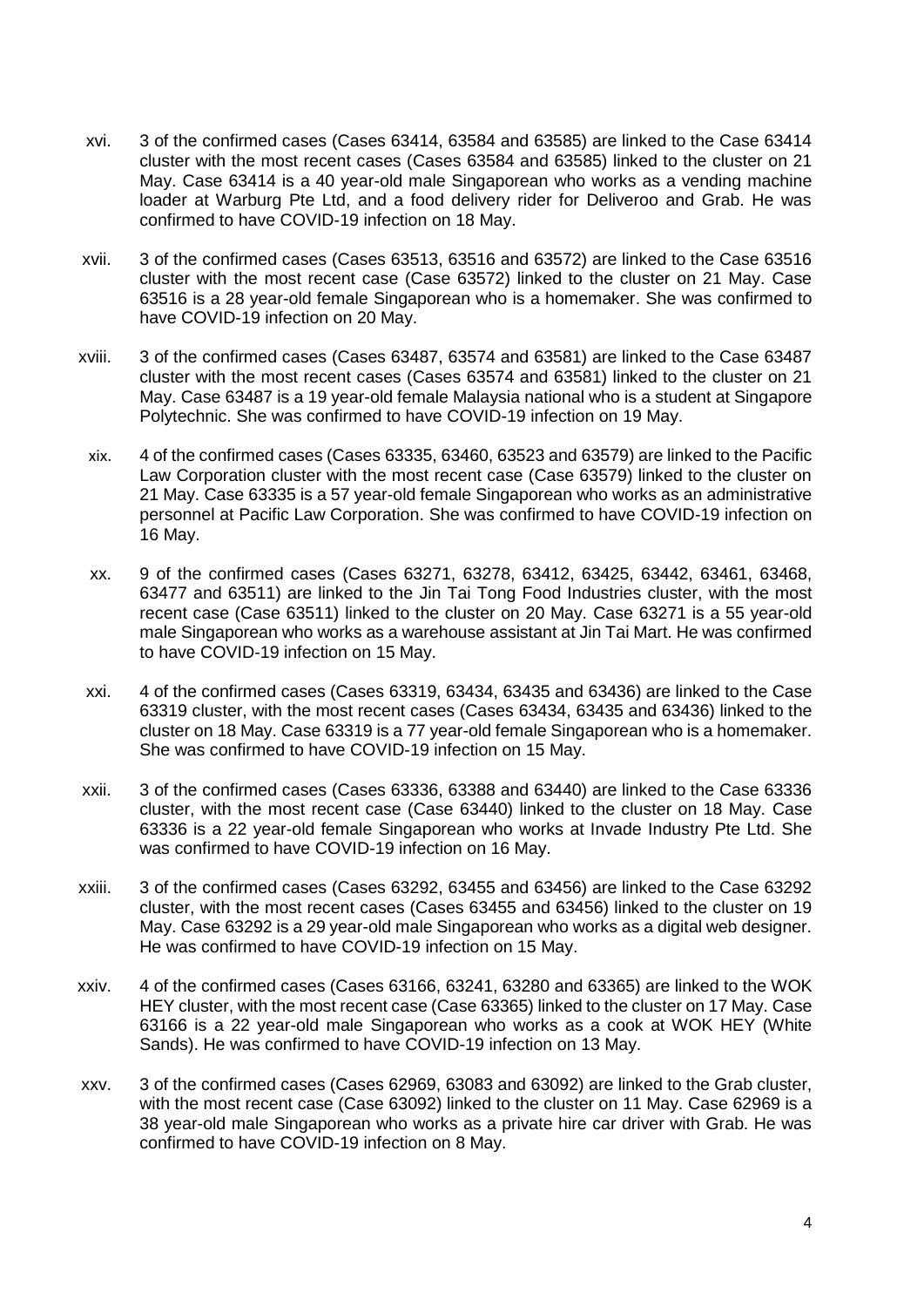- xxvi. 7of the confirmed cases (Cases 62113, 62348, 62349, 62350, 62365, 62485 and 63078) are linked to the MT ALLI cluster, with the most recent case (Case 63078) linked to the cluster on 10 May. Case 62113 is a 39 year-old Indonesian national who is a sea crew on board bunker tanker MT ALLI, and was confirmed to have COVID-19 infection on 16 April.
- xxvii. 5 of the confirmed cases (Cases 62824, 62877, 62906, 62938 and 62939) are linked to the Pasir Panjang Terminal cluster, with the most recent cases (Case 62938 and 62939) linked to the cluster on 7 May. Case 62824 is a 59 year-old male Singaporean who is employed by GKE Express Logistics Pte Ltd as a trailer truck driver at Brani Terminal and Pasir Panjang Terminal. He was confirmed to have COVID-19 infection on 4 May.
- xxviii. 11 of the confirmed cases (Cases 62517, 62571, 62572, 62576, 62583, 62594, 62595 62597, 62757, 62779 and 62780) are linked to the Immigration & Checkpoints Authority cluster, with the most recent cases (Cases 62779 and 62780) linked to the cluster on 2 May. Case 62517 is a 38 year-old male Singaporean, who works as an Immigration & Checkpoints Authority officer deployed at Changi Airport Terminal 1. He was confirmed to have COVID-19 infection on 27 April.
- xxix. 4 of the confirmed cases (Cases 62553, 62629, 62638 and 62760) are linked to the Tuas South CCF cluster, with the most recent case (Case 62760) linked to the cluster on 2 May. Case 62553 is a 39 year-old female Vietnam national who works as a cleaner deployed at a community care facility at Tuas South. She was confirmed to have COVID-19 infection on 28 April.
- xxx. 5 of the confirmed cases (Cases 61993, 62057, 62063, 62621 and 62622) are linked to the National University of Singapore cluster, with the most recent cases (Cases 62621 and 62622) linked to the cluster on 29 April. Case 61993 is a 34 year-old male Indian national who works as a senior research fellow at the National University of Singapore and was confirmed to have COVID-19 infection on 15 April.
- xxxi. 3 of the confirmed cases (Cases 62049, 62373 and 62524) are linked to the Case 62049 cluster, with the most recent case (Case 62524) linked to the cluster on 27 April. Case 62049 is a 79 year-old India national who arrived from India to visit his family member who is a Singapore Permanent Resident. He was confirmed to have COVID-19 infection on 16 April.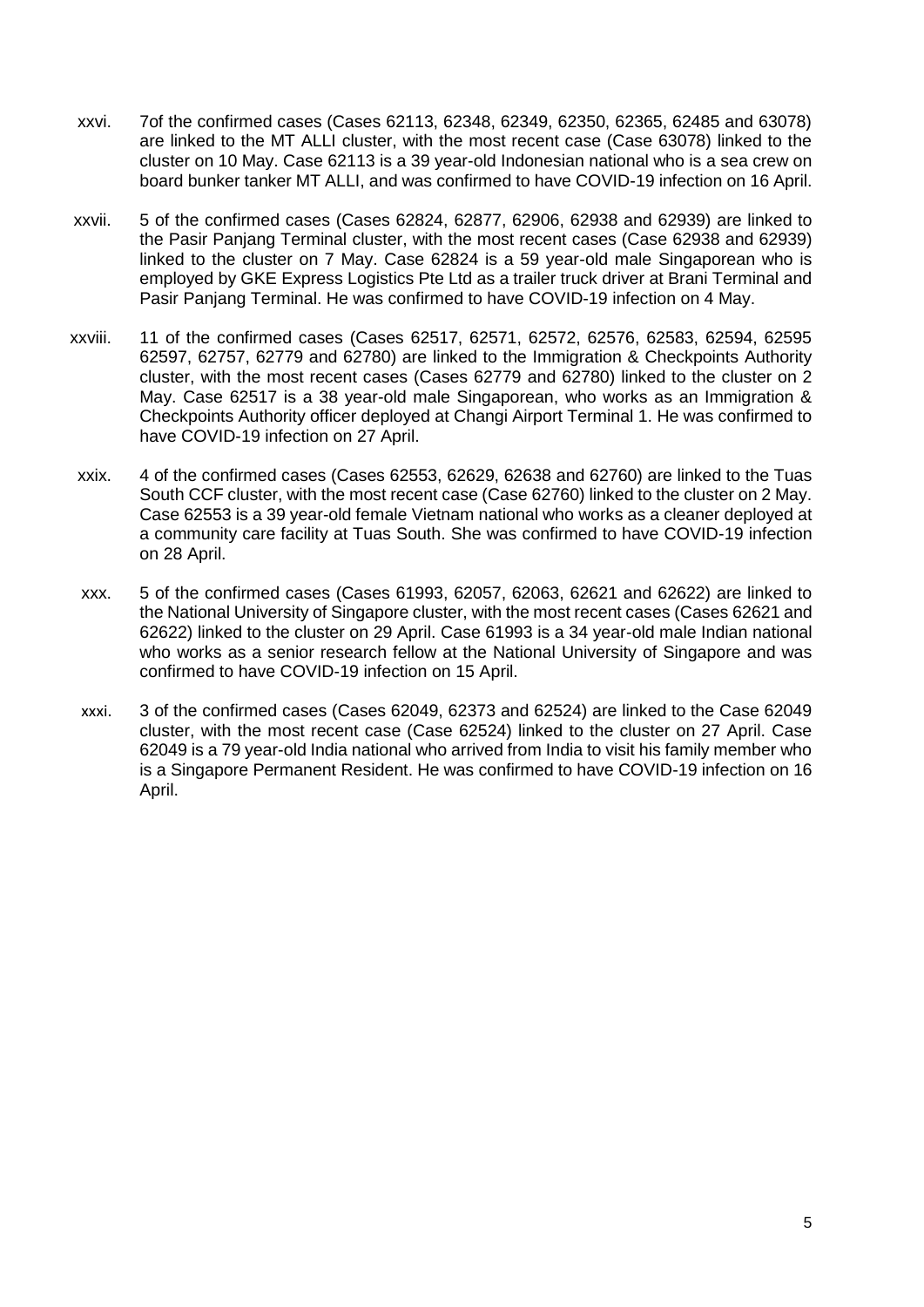# Annex C1

# **Summary of Cases in the Community**

|         | <b>Case Number</b> | Date of Confirmation | <b>Onset date</b> | (years)<br>Age | Gender | Nationality | Exposure            | asymptomatic cases)<br><b>Key Places Visited</b><br>Onset/Swab (for<br>after Symptoms | Links/ Cluster                     |
|---------|--------------------|----------------------|-------------------|----------------|--------|-------------|---------------------|---------------------------------------------------------------------------------------|------------------------------------|
| $\star$ | 63683              | 24 May               | 21 May            | 29             | M      | Malaysia    | Local unlinked      |                                                                                       |                                    |
| $\star$ | 63694              | 23 May               | 24 May            | 25             | M      | Malaysia    | <b>Local linked</b> |                                                                                       | McDonald's delivery riders cluster |
| $\#$    | 63699              | 23 May               | 23 May            | 40             | M      | Myanmar     | Local linked        |                                                                                       | Case 63479 cluster                 |
| $\#$    | 63700              | 24 May               | Asymptomatic      | 6              | M      | <b>SC</b>   | Local linked        |                                                                                       | Case 63543 cluster                 |
| $\#$    | 63701              | 24 May               | 17 May            | 60             | M      | <b>SC</b>   | Local linked        |                                                                                       | Case 63660 cluster                 |
| $\#$    | 63702              | 24 May               | 17 May            | 57             | F      | SC          | Local linked        |                                                                                       | Case 63660 cluster                 |
| $\#$    | 63703              | 24 May               | 21 May            | 30             | M      | <b>SC</b>   | Local linked        |                                                                                       | Case 63660 cluster                 |
| $\#$    | 63704              | 24 May               | 23 May            | 13             | M      | <b>SC</b>   | Local linked        |                                                                                       | JEM/Westgate cluster               |
| $\#$    | 63706              | 24 May               | 23 May            | 44             | F      | <b>SC</b>   | Local linked        |                                                                                       | Learning Point cluster             |
| $\#$    | 63707              | 24 May               | 23 May            | $\overline{7}$ | M      | <b>SC</b>   | Local linked        |                                                                                       | JEM/Westgate cluster               |
| $\star$ | 63708              | 24 May               | 22 May            | 15             | M      | <b>SC</b>   | Local unlinked      |                                                                                       |                                    |
| $\star$ | 63709              | 24 May               | 23 May            | 46             | F      | <b>SC</b>   | Local linked        |                                                                                       | Contact of Case 63708              |
| $\star$ | 63710              | 24 May               | 23 May            | 27             | M      | <b>SC</b>   | Local unlinked      |                                                                                       |                                    |
| $\star$ | 63711              | 25 May               | 23 May            | 27             | M      | Malaysia    | Local unlinked      |                                                                                       |                                    |
| $\star$ | 63713              | 24 May               | Asymptomatic      | 72             | F      | <b>SC</b>   | Local linked        |                                                                                       | McDonald's delivery riders cluster |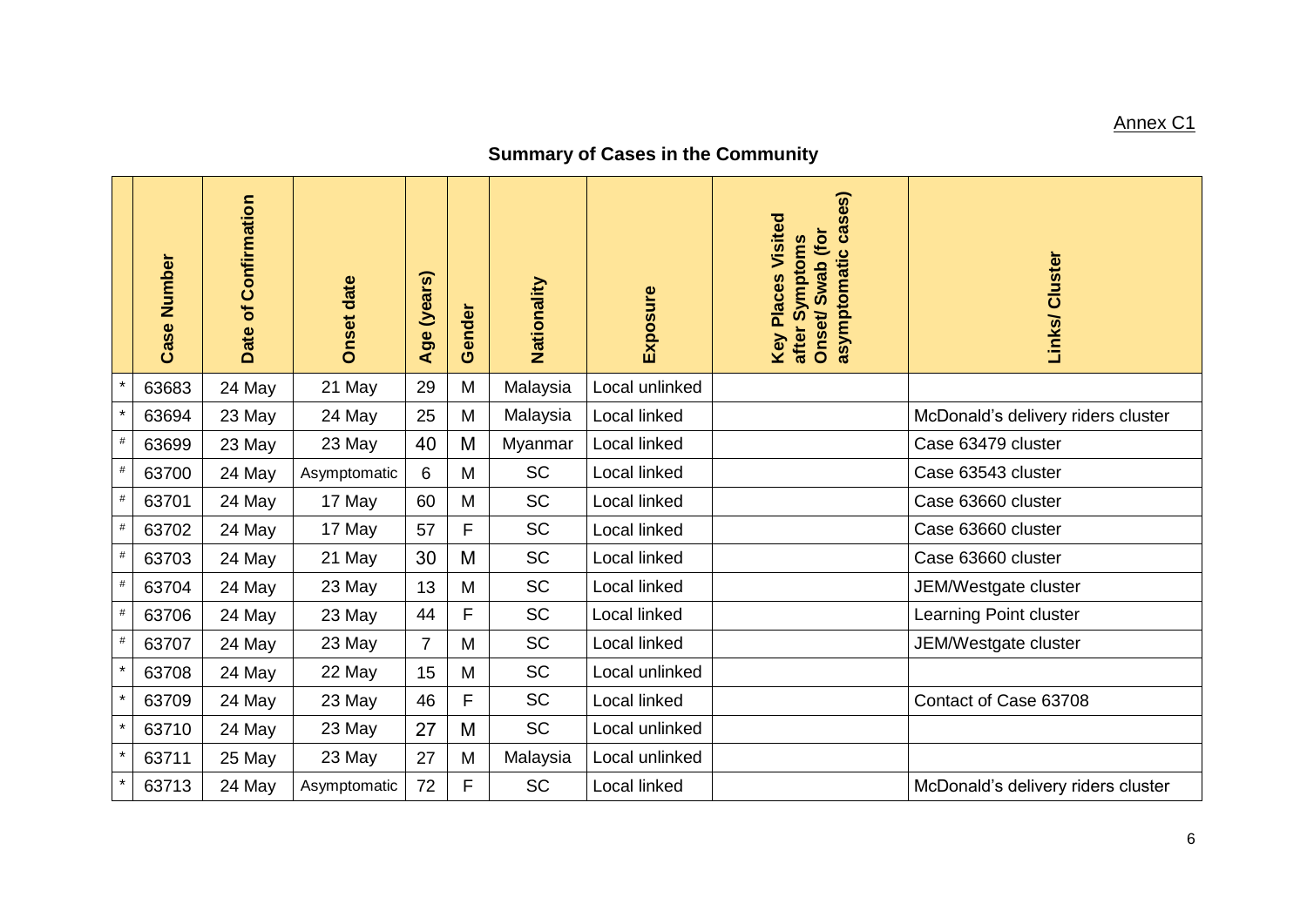|         | Number<br>Case | nation<br>Confir<br>$\sigma$<br>Date | date<br>Onset | $\widehat{\boldsymbol{\omega}}$<br>(year:<br>Age | Gender | Nationality | Exposure       | cases)<br>Visite<br>(for<br>eu<br>$\mathbf c$<br>asymptomati<br>Sympto<br>de<br><b>Places</b><br>Ŵ,<br>Onset<br>after<br>Key | <b>Ister</b><br>$\bar{\bar{\mathbf{o}}}$<br>Links/ |
|---------|----------------|--------------------------------------|---------------|--------------------------------------------------|--------|-------------|----------------|------------------------------------------------------------------------------------------------------------------------------|----------------------------------------------------|
| $\star$ | 63714          | 24 May                               | 23 May        | 74                                               | M      | <b>SC</b>   | Local unlinked |                                                                                                                              |                                                    |
| $\star$ | 63717          | 25 May                               | 24 May        | 32                                               | M      | China       | Local linked   |                                                                                                                              | McDonald's delivery riders cluster                 |
| $\star$ | 63721          | 25 May                               | 22 May        | 50                                               | M      | <b>SC</b>   | Local unlinked |                                                                                                                              |                                                    |

Cases marked (# ) had already been quarantined earlier.

Cases marked (\*) were detected as a result of our proactive screening and surveillance.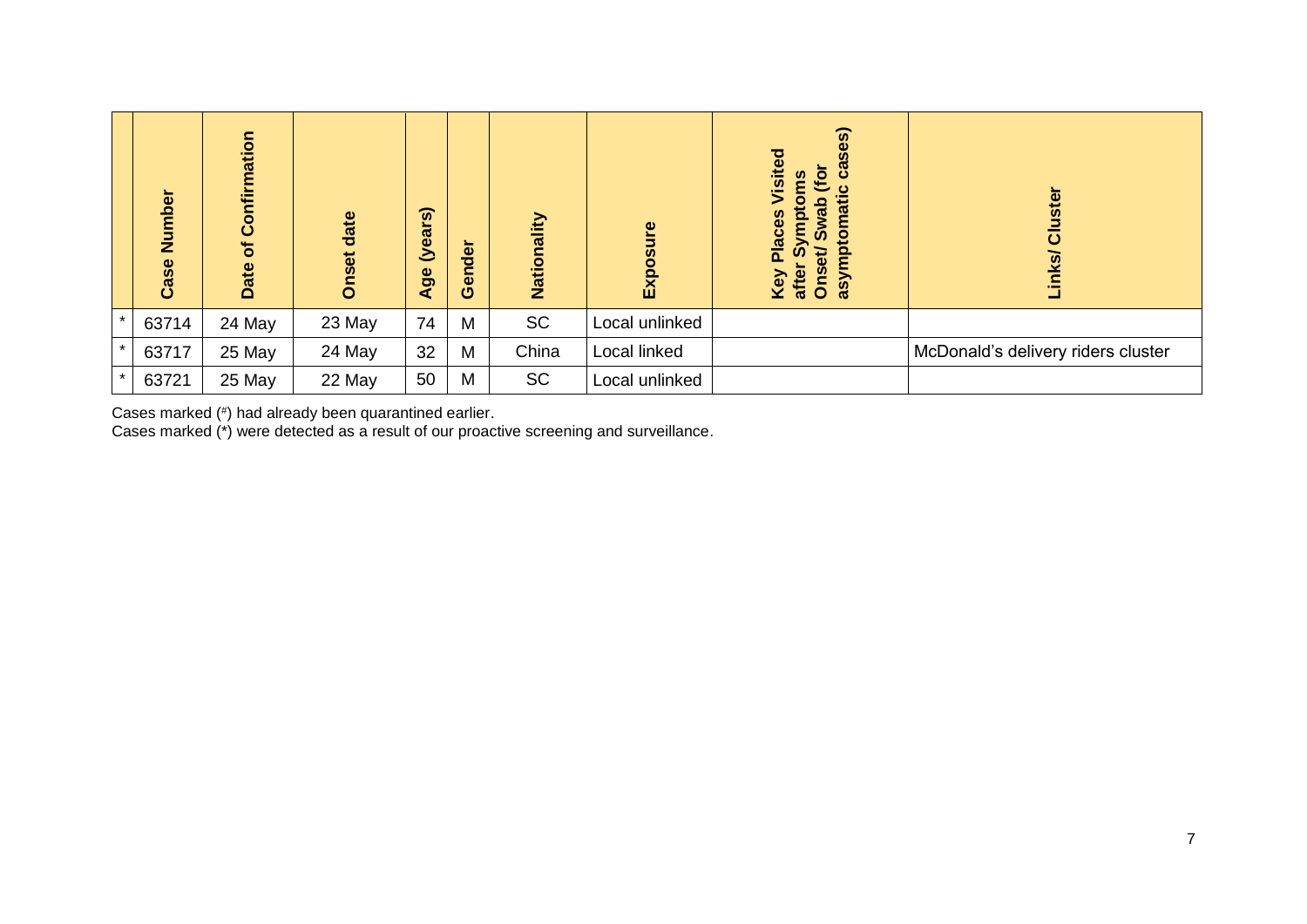# Annex C2

# **Summary of Imported Cases**

| Number<br>Case | Confirmation<br>Date of       | <b>Onset date</b> | (years)<br>Age | ender<br>Õ  | Nationality                                        | <b>Travel History</b> | Exposure | Links | Cluster |
|----------------|-------------------------------|-------------------|----------------|-------------|----------------------------------------------------|-----------------------|----------|-------|---------|
| 63687          | 24 May<br>(Serology Positive) | Asymptomatic      | 40             | F           | Indonesia<br>(Work Permit holder)                  | Indonesia             | Imported |       |         |
| 63691          | 24 May<br>(Serology Positive) | Asymptomatic      | 23             | F           | Indonesia<br>(Work Permit holder)                  | Indonesia             | Imported |       |         |
| 63695          | 23 May                        | Asymptomatic      | 35             | M           | Papua New Guinea<br>(Short-Term Visit Pass holder) | Papua New Guinea      | Imported |       |         |
| 63705          | 22 May<br>(Serology Positive) | Asymptomatic      | 62             | M           | <b>SC</b>                                          | Indonesia             | Imported |       |         |
| 63712          | 24 May                        | Asymptomatic      | 65             | M           | <b>SC</b>                                          | India                 | Imported |       |         |
| 63715          | 24 May                        | Asymptomatic      | 39             | M           | Philippines<br>(Work Pass holder)                  | Philippines           | Imported |       |         |
| 63716          | 24 May                        | Asymptomatic      | 18             | M           | India<br>(Dependant's Pass holder)                 | <b>US</b>             | Imported |       |         |
| 63718          | 24 May                        | Asymptomatic      | 60             | $\mathsf F$ | <b>PR</b>                                          | Myanmar               | Imported |       |         |
| 63719          | 25 May<br>(Serology Positive) | Asymptomatic      | 28             | F           | Philippines<br>(Work Permit holder)                | Philippines           | Imported |       |         |

Cases marked (~) had already been placed on Stay-Home Notice upon arrival in Singapore.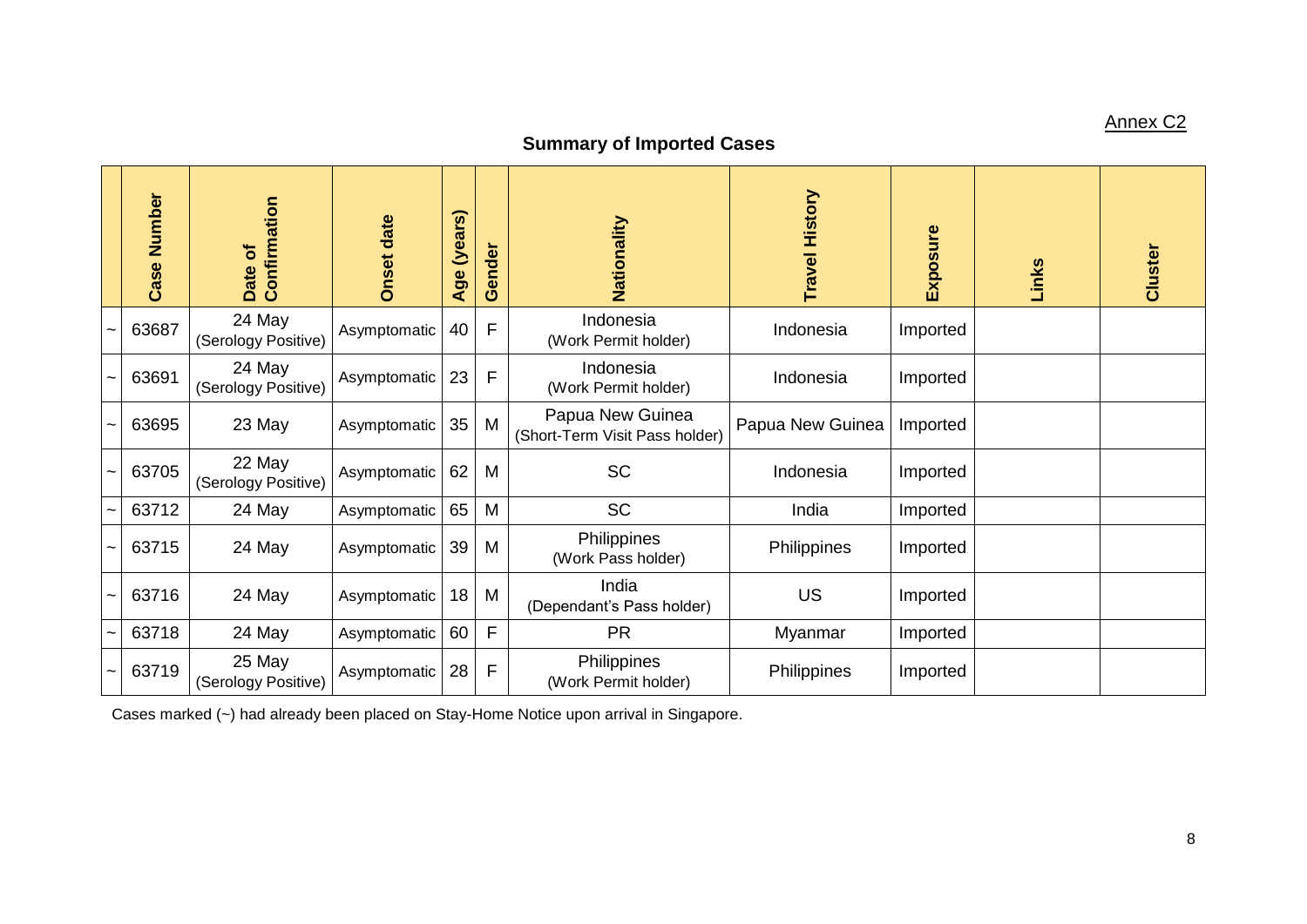#### Annex D

| Public Places Visited by Cases in the Community during Infectious Period <sup>2</sup> |  |  |  |  |  |  |
|---------------------------------------------------------------------------------------|--|--|--|--|--|--|
|---------------------------------------------------------------------------------------|--|--|--|--|--|--|

| <b>Date</b>    | <b>Time</b>    | <b>Location (Address)</b>                                                                            |
|----------------|----------------|------------------------------------------------------------------------------------------------------|
| 9 to 21<br>May | 0800h to 2200h | Westgate (3 Gateway Drive)                                                                           |
| 11 May         | 0705h to 0745h | Pasir Ris Market Produce Shop (441 Pasir Ris Drive 6)                                                |
| 11 May         | 0540h to 0625h | Rivervale Plaza (118 Rivervale Drive)                                                                |
| 11 May         | 0915h to 0945h | TripleOne Somerset (111 Somerset Road)<br>Good Bakery                                                |
| 11 May         | 0930h to 1005h | Tampines Mart (9 Tampines Street 32)<br>Giant                                                        |
| 11 May         | 0930h to 1030h | West Gate (3 Gateway Drive)<br><b>Toast Box</b>                                                      |
| 11 May         | 0940h to 1025h | Rivervale Plaza (118 Rivervale Drive)                                                                |
| 11 May         | 0950h to 1055h | Bukit Panjang Plaza (1 Jelebu Road)<br><b>FairPrice Finest</b>                                       |
| 11 May         | 1015h to 1400h | Ngee Ann City (391 Orchard Rd)<br><b>New York Skin Solutions</b>                                     |
| 11 May         | 1025h to 1055h | Rivervale Plaza (118 Rivervale Drive)                                                                |
| 11 May         | 1030h to 1100h | Kopitiam (437 Fernvale Road)                                                                         |
| 11 May         | 1130h to 2100h | Golden Landmark Shopping Centre (390 Victoria Street)<br>Hijabville                                  |
| 11 May         | 1225h to 1345h | Westgate (3 Gateway Drive)<br>Pizza Hut                                                              |
| 11 May         | 1230h to 1305h | Marina Square (6 Raffles Boulevard)<br>McDonald's                                                    |
| 11 May         | 1240h to 1340h | Changi City Point (5 Changi Business Park Central 1)                                                 |
| 11 May         | 1300h to 1330h | Prime Supermarket (823 Tampines Street 81)                                                           |
| 11 May         | 1300h to 1330h | Changi City Point (5 Changi Business Park Central 1)<br>McDonald's                                   |
| 11 May         | 1300h to 1345h | The Seletar Mall (33 Sengkang West Avenue)<br><b>FairPrice Finest</b>                                |
| 11 May         | 1300h to 1400h | Singapore Polytechnic (500 Dover Road)<br>Food Court 2                                               |
| 11 May         | 1320h to 1410h | The Shoppes at Marina Bay Sands (10 Bayfront Avenue)                                                 |
| 11 May         | 1330h to 1635h | City Square Mall (180 Kitchener Road)<br>EAT.                                                        |
| 11 May         | 1345h to 1700h | Plaza Singapura (68 Orchard Road)<br><b>Hot Tomato Bistro</b><br><b>Cold Storage</b><br><b>DAISO</b> |
| 11 May         | 1420h to 1500h | White Sands (1 Pasir Ris Central Street 3)<br>Ya Kun Family Café<br>$\bullet$                        |

 $2$  Excludes residence, workplaces, healthcare facilities and public transport. This list will be updated on a rolling 14-days basis, i.e. one incubation period, and as epidemiological investigations progress.

**.**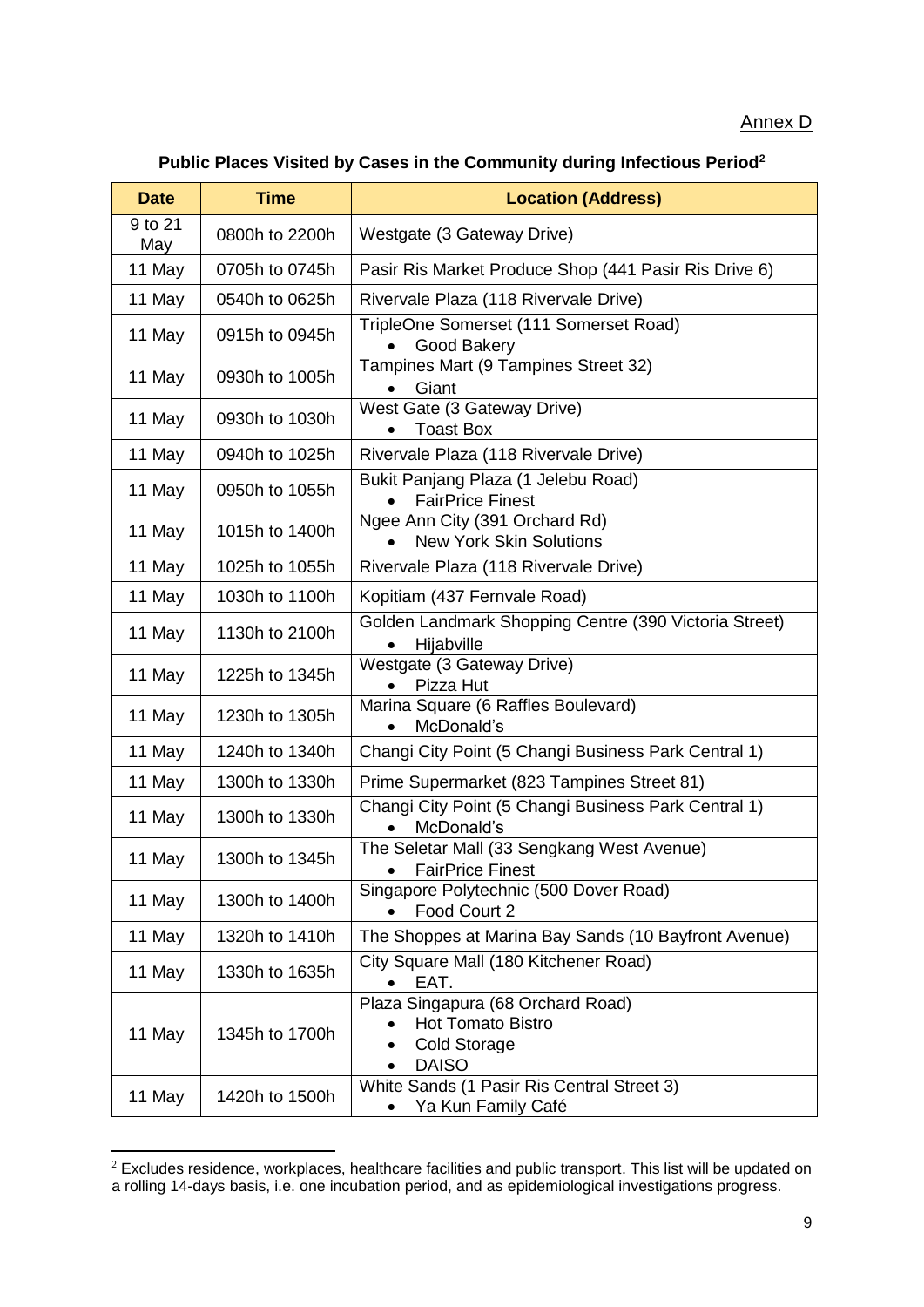| <b>Date</b>     | <b>Time</b>    | <b>Location (Address)</b>                                             |
|-----------------|----------------|-----------------------------------------------------------------------|
| 11 May          | 1500h to 2100h | Westgate (3 Gateway Drive)<br>Pizza Hut                               |
| 11 May          | 1515h to 1615h | Sheng Siong Supermarket (19 Serangoon North Avenue 5)                 |
| 11 May          | 1600h to 1650h | Hillion Mall (17 Petir Road)                                          |
| 11 May          | 1605h to 1745h | Hillion Mall (17 Petir Road)<br>Kopitiam                              |
| 11 May          | 1620h to 1755h | Takashimaya (391A Orchard Road)                                       |
| 11 May          | 1630h to 1705h | Peninsula Plaza (111 North Bridge Road)<br><b>Cathay Photo</b>        |
| 11 May          | 1650h to 1730h | Hillion Mall (17 Petir Road)<br>Kopitiam                              |
| 11 May          | 1730h to 2030h | Yang Ming & Hoki Coffee Shop (150 Bishan Street 11)                   |
| 11 May          | 1740h to 1810h | SKP (683 Hougang Avenue 8)                                            |
| 11 May          | 1755h to 1850h | JEM (50 Jurong Gateway Road)<br><b>Fairprice Xtra</b>                 |
| 11 May          | 1825h to 1855h | Rivervale Plaza (118 Rivervale Drive)                                 |
| 11 May          | 1830h to 1915h | Bedok Point (799 New Upper Changi Road)<br>Saizeriya                  |
| 11 May          | 1840h to 1940h | JEM (50 Jurong Gateway Road)<br><b>Tipsy Bunny</b>                    |
| 11 May          | 1900h to 2000h | Boon Lay Shopping Centre (221 Boon Lay Place)                         |
| 11 May          | 1915h to 2000h | Don Lechón (511 Guillemard Road)                                      |
| 11 May          | 1930h to 2030h | Food Paradise (279 Sengkang East Avenue)                              |
| 11 May          | 2100h to 2130h | Junction 8 (9 Bishan Place)<br>What the Fish                          |
| 12 May          | 0710h to 0750h | Pasir Ris Market Produce Shop (441 Pasir Ris Drive 6)                 |
| 12 to 13<br>May | 1000h to 2030h | Toast & Curry (43 Siloso Beach Walk)                                  |
| 12 May          | 1010h to 1045h | Funan (107 North Bridge Road)<br>KopiTech                             |
| 12 May          | 1010h to 1050h | Giant (376 Bukit Batok Street 31)                                     |
| 12 May          | 1145h to 1215h | Changi City Point (5 Changi Business Park Central 1)<br>Kopitiam      |
| 12 May          | 1220h to 1300h | Tampines Mart (9 Tampines Street 32)<br>Giant                         |
| 12 May          | 1245h to 1350h | Junction 8 (9 Bishan Place)<br><b>Food Junction</b>                   |
| 12 May          | 1300h to 1400h | Singapore Polytechnic (500 Dover Road)<br>Food Court 2<br>$\bullet$   |
| 12 May          | 1300h to 2000h | Westgate (3 Gateway Drive)<br><b>Star Arts</b>                        |
| 12 May          | 1305h to 1405h | Old Airport Road Food Centre & Shopping Mall (51 Old<br>Airport Road) |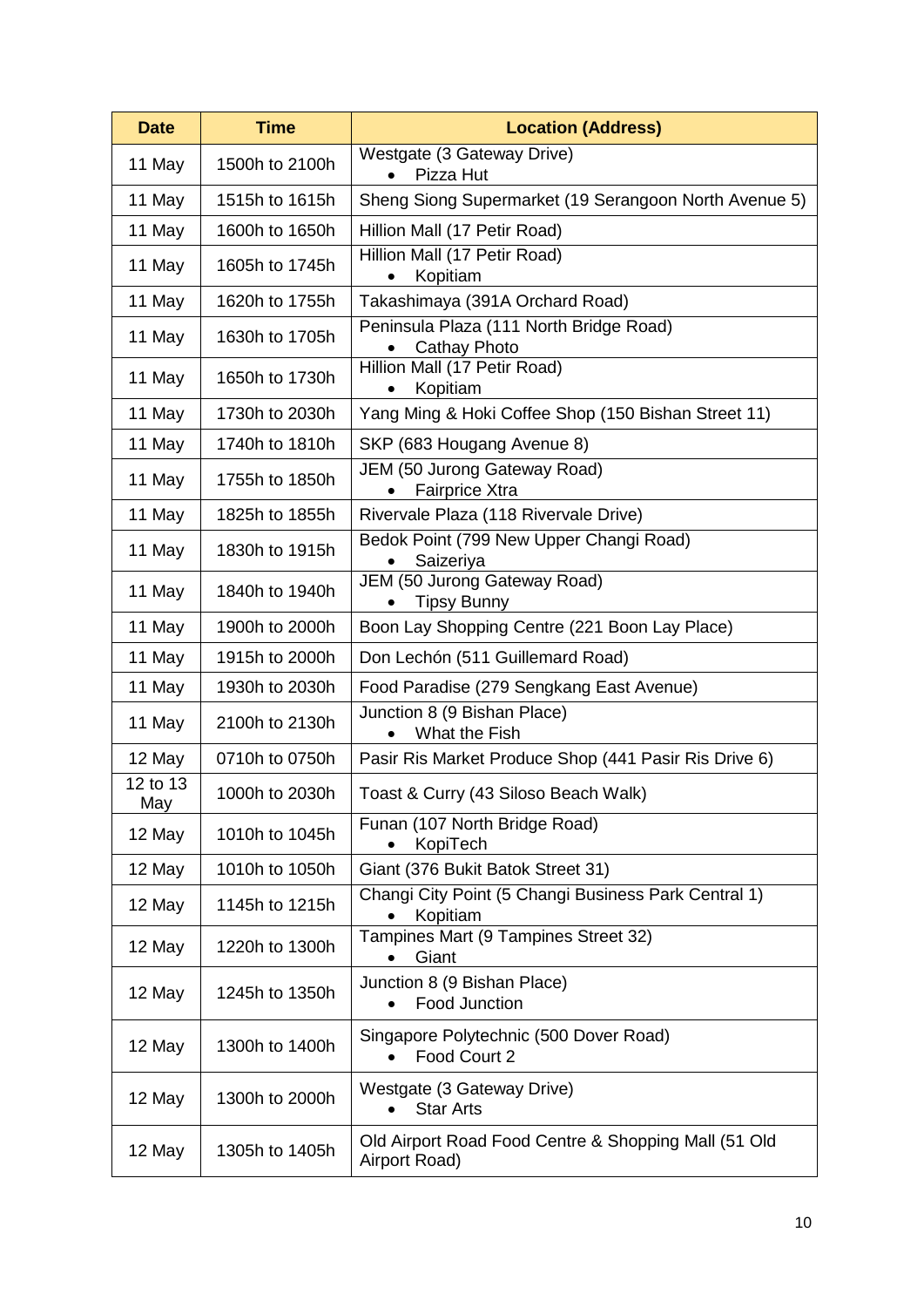| <b>Time</b><br><b>Date</b> |                | <b>Location (Address)</b>                                                     |
|----------------------------|----------------|-------------------------------------------------------------------------------|
| 12 May                     | 1310h to 1410h | KK Women's and Children's Hospital (100 Bukit Timah<br>Road)                  |
|                            |                | <b>Healthy Kopitiam</b>                                                       |
| 12 May                     | 1315h to 1410h | The Shoppes at Marina Bay Sands (10 Bayfront Avenue)                          |
| 12 May                     | 1405h to 1505h | Wanyoo Cybercafe (Beauty World) (2 Cheong Chin Nam<br>Road)                   |
| 12 May                     | 1420h to 1515h | Market Square @ Downtown East (1 Pasir Ris Close)<br>Mr Chicken Rice          |
| 12 May                     | 1500h to 2100h | Westgate (3 Gateway Drive)<br>Pizza Hut                                       |
| 12 May                     | 1515h to 1710h | Market Square @ Downtown East<br><b>NTUC FairPrice</b>                        |
| 12 May                     | 1520h to 1620h | Fu Lu Shou Complex (149 Rochor Road)                                          |
| 12 May                     | 1530h to 1720h | Junction 8 (9 Bishan Place)<br>Ambush                                         |
| 12 May                     | 1600h to 1730h | Start Smart Learning Centre Pte Ltd (164 Tampines Street<br>12)               |
| 12 May                     | 1620h to 1655h | Bedok Interchange Hawker Centre (208B New Upper<br>Changi Road)               |
| 12 May                     | 1645h to 1745h | Bedok Mall (311 New Upper Changi Road)<br><b>Singtel Exclusive Retailer</b>   |
| 12 May                     | 1655h to 1810h | Bugis+ (201 Victoria Street)                                                  |
| 12 May                     | 1700h to 1800h | Kopitiam (10 Jurong East Street 12)                                           |
| 12 May                     | 1710h to 1740h | Toa Payoh HDB Hub (500 Lorong 6 Toa Payoh)<br>McDonald's                      |
| 12 May                     | 1730h to 2130h | Junction 8 (9 Bishan Place)<br>What the Fish                                  |
| 12 May                     | 1740h to 1835h | Paya Lebar Square (60 Paya Lebar Road)<br>Greendot                            |
| 12 May                     | 1740h to 2100h | The Grandstand (200 Turf Club Road)<br><b>Foresta Restaurant</b>              |
| 12 May                     | 1745h to 1815h | Superluck Food Court (440 Bukit Batok West Avenue 8)                          |
| 12 to 13<br>May            | 1815h to 0600h | Sheng Siong Supermarket (440 Bukit Batok West Avenue<br>8)                    |
| 12 May                     | 1820h to 1930h | Keat Hong Community Club (2 Choa Chu Kang Loop)<br><b>SuperBowl Keat Hong</b> |
| 12 May                     | 1930h to 2005h | Le Quest Shopping Mall (4 Bukit Batok Street 41)<br><b>FairPrice Finest</b>   |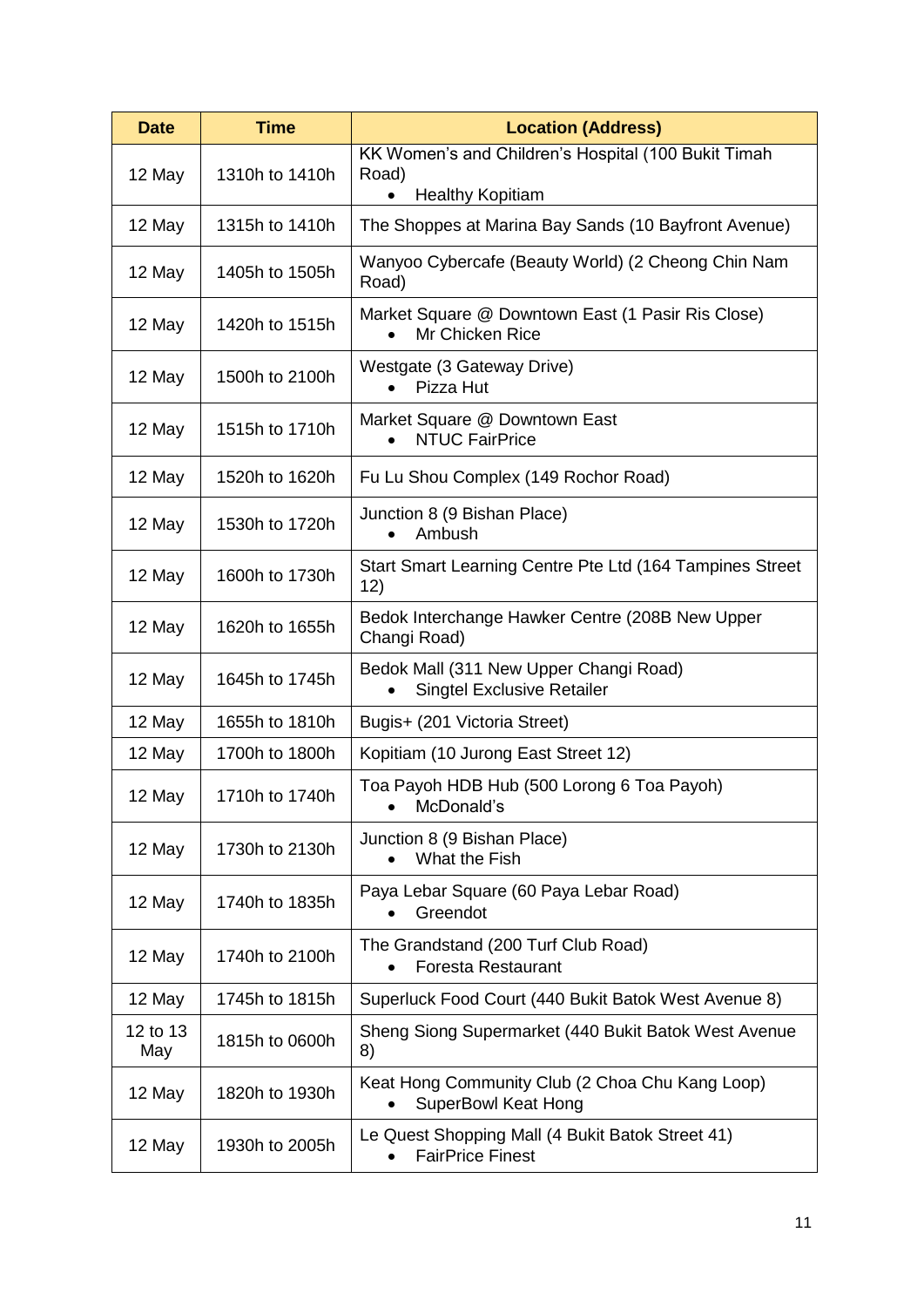| <b>Date</b> | <b>Time</b>    | <b>Location (Address)</b>                                                        |  |  |
|-------------|----------------|----------------------------------------------------------------------------------|--|--|
| 12 May      | 2000h to 2200h | Kimly Coffeeshop (444 Pasir Ris Drive 6)                                         |  |  |
| 12 May      | 2100h to 2145h | Compass One (1 Sengkang Square)<br><b>Pontian Wanton Noodles</b>                 |  |  |
| 12 May      | 2200h to 2230h | NTUC FairPrice (345 Jurong East Street 31)                                       |  |  |
| 12 May      | 2225h to 2300h | 51@AMK (51 Ang Mo Kio Avenue 3)<br>McDonald's                                    |  |  |
| 13 May      | 0820h to 0920h | JEM (50 Jurong Gateway Road)                                                     |  |  |
| 13 May      | 0830h to 0900h | JEM (50 Jurong Gateway Road)<br><b>Toast Box</b>                                 |  |  |
| 13 May      | 0845h to 0915h | Bukit Batok Blk 371 Coffeeshop (371 Bukit Batok Street<br>31)                    |  |  |
| 13 May      | 0900h to 0930h | Thomson Plaza (301 Upper Thomson Road)<br>Koufu                                  |  |  |
| 13 May      | 0910h to 1545h | Burger King (11 Bedok North Street 1)                                            |  |  |
| 13 May      | 1000h to 1030h | Thomson Plaza (301 Upper Thomson Road)<br><b>FairPrice Finest</b>                |  |  |
| 13 May      | 1000h to 1400h | The Seletar Mall (33 Sengkang West Avenue)                                       |  |  |
| 13 May      | 1045h to 1120h | Sheng Siong Supermarket (4 Toa Payoh Lorong 7)                                   |  |  |
| 13 May      | 1100h to 1600h | Westgate (3 Gateway Drive)<br>Pizza Hut                                          |  |  |
| 13 May      | 1155h to 1225h | The Shoppes at Marina Bay Sands (10 Bayfront Avenue)<br><b>ZARA</b>              |  |  |
| 13 May      | 1230h to 1330h | Eunos Food Station (2A Eunos Crescent)                                           |  |  |
| 13 May      | 1230h to 1600h | Marina Bay Sands (10 Bayfront Avenue)<br>Lavo Italian Restaurant And Rooftop Bar |  |  |
| 13 May      | 1305h to 1405h | Woods Square (6 Woodlands Square)<br>Saizeriya                                   |  |  |
| 13 May      | 1325h to 1355h | JEM (50 Jurong Gateway Road)                                                     |  |  |
| 13 May      | 1325h to 1400h | ION Orchard (2 Orchard Turn)<br>Steinway & Sons                                  |  |  |
| 13 May      | 1345h to 1445h | JEM (50 Jurong Gateway Road)<br>Cookhouse by Koufu                               |  |  |
| 13 May      | 1400h to 1500h | HDB Hub (480 Lorong 6 Toa Payoh)<br>Bowl & Bowl                                  |  |  |
| 13 May      | 1420h to 1500h | Sun Plaza (30 Sembawang Drive)<br>Dunkin' Donuts                                 |  |  |
| 13 May      | 1520h to 1600h | Westgate (3 Gateway Drive)<br>Harvey Norman<br>$\bullet$                         |  |  |
| 13 May      | 1545h to 1845h | Chong Yee Temple (72 Sengkang West Avenue)                                       |  |  |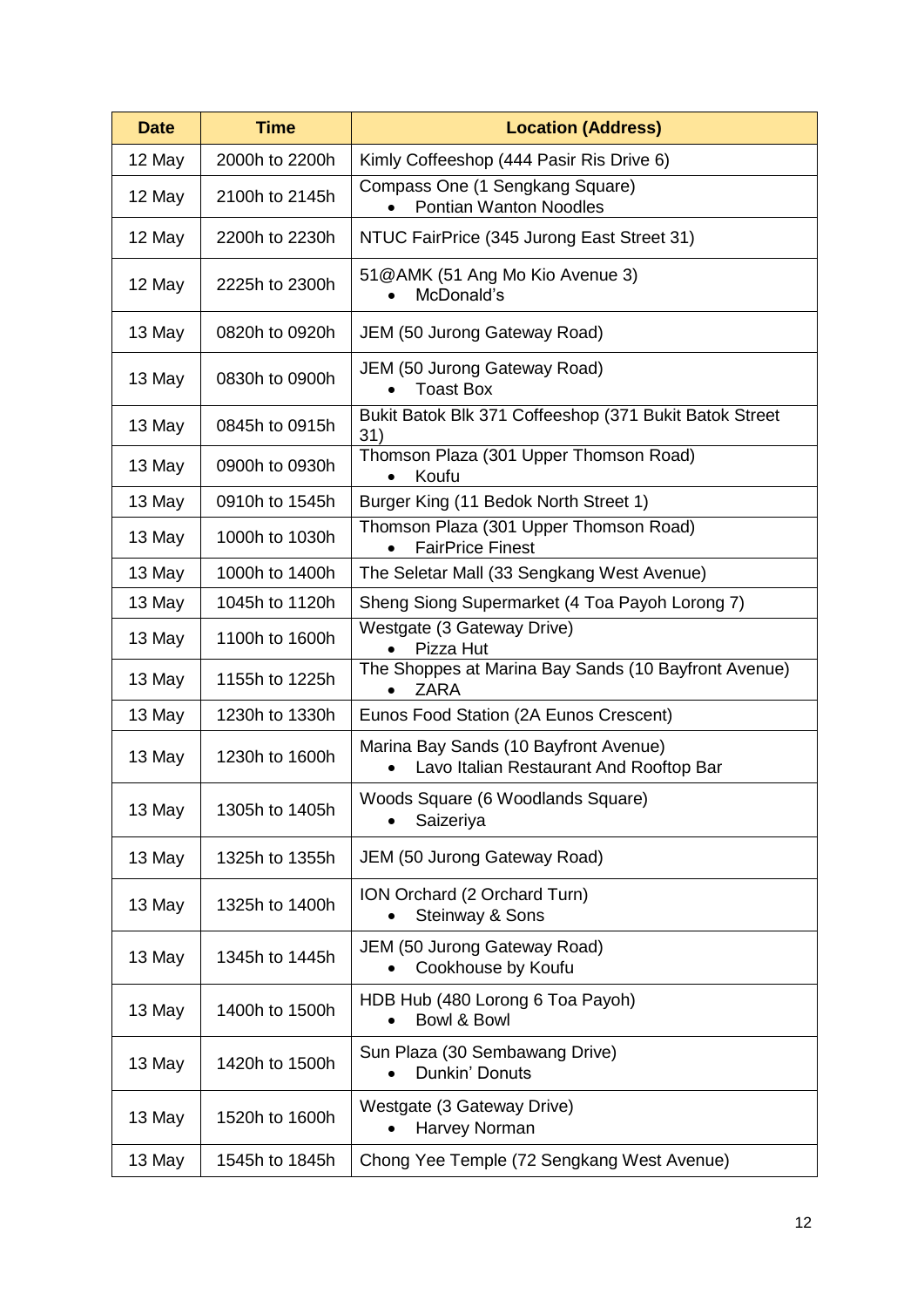| <b>Date</b>     | <b>Time</b>    | <b>Location (Address)</b>                                                                |  |  |
|-----------------|----------------|------------------------------------------------------------------------------------------|--|--|
| 13 May          | 1600h to 1640h | Peninsula Plaza (111 North Bridge Road)                                                  |  |  |
| 13 May          | 1620h to 1715h | U Stars Supermarket (829 Tampines Street 81)                                             |  |  |
| 13 May          | 1620h to 2000h | JEM (50 Jurong Gateway Road)<br><b>IKEA Jurong</b><br>H&M<br>Cotton On Kids<br>Pizzakaya |  |  |
| 13 May          | 1700h to 1740h | Millenia Walk (9 Raffles Boulevard)<br>Meidi-Ya Supermarket                              |  |  |
| 13 May          | 1710h to 1830h | Causeway Point (1 Woodlands Square)                                                      |  |  |
| 13 May          | 1725h to 1825h | Causeway Point (1 Woodlands Square)<br><b>Metro Department Store</b>                     |  |  |
| 13 May          | 1825h to 2030h | Wood Square (6 Woodlands Square)<br>Sanook Kitchen                                       |  |  |
| 13 May          | 1830h to 1930h | Suntec City (3 Temasek Boulevard)<br>Una Una                                             |  |  |
| 13 May          | 1850h to 1945h | Our Tampines Hub (1 Tampines Walk)<br>Timezone                                           |  |  |
| 13 May          | 1900h to 2000h | SHU Vegetarian (259 Jalan Kayu)                                                          |  |  |
| 13 May          | 1930h to 2000h | Suntec City (3 Temasek Boulevard)<br><b>Yenly Yours Desserts</b>                         |  |  |
| 13 May          | 2005h to 2055h | JEM (50 Jurong Gateway Road)<br><b>XW Western Grill</b>                                  |  |  |
| 13 May          | 2030h to 2200h | Kimly Coffeeshop (444 Pasir Ris Drive 6)                                                 |  |  |
| 13 to 14<br>May | 2030h to 0600h | Sheng Siong Supermarket (440 Bukit Batok West Avenue<br>8)                               |  |  |
| 13 May          | 2140h to 2220h | NTUC FairPrice (152B Serangoon North Avenue 1)                                           |  |  |
| 13 to 14<br>May | 2230h to 0730h | Marina Bay Sands Casino (10 Bayfront Avenue)                                             |  |  |
| 14 May          | 0030h to 0200h | Rochor Beancurd House (745 Geylang Road)                                                 |  |  |
| 14 May          | 0810h to 0910h | Marsiling MRT Station (71 Woodlands Avenue 3)<br><b>NTUC FairPrice</b>                   |  |  |
| 14 May          | 0825h to 0900h | United Square Shopping Mall (101 Thomson Road)<br>Ya Kun Kaya Toast                      |  |  |
| 14 May          | 0900h to 1000h | Shunfu Mart Food Centre (320 Shunfu Road)                                                |  |  |
| 14 May          | 1000h to 1200h | Toast & Curry (43 Siloso Beach Walk)                                                     |  |  |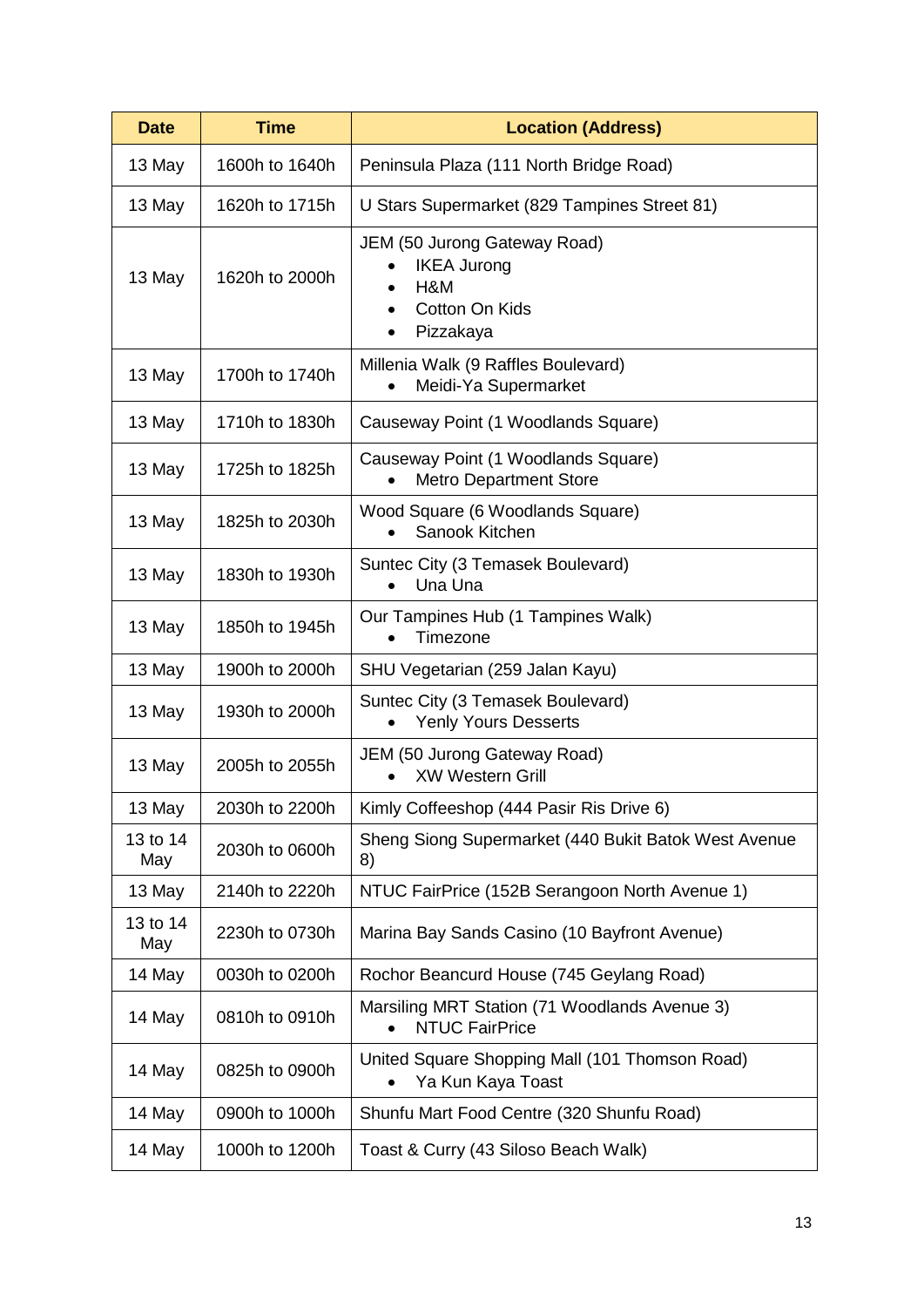| <b>Time</b><br><b>Date</b> |                | <b>Location (Address)</b>                                                       |  |  |  |
|----------------------------|----------------|---------------------------------------------------------------------------------|--|--|--|
| 14 May                     | 1030h to 1700h | Coronation Shopping Plaza (587 Bukit Timah Road)<br>The Goodburger Food Truck   |  |  |  |
| 14 May                     | 1115h to 1200h | FairPrice Hub (1 Joo Koon Circle)<br>Decathlon Joo Koon                         |  |  |  |
| 14 May                     | 1130h to 1230h | West Mall (1 Bukit Batok Central Link)<br><b>Simpson TCM Clinic</b>             |  |  |  |
| 14 May                     | 1200h to 1300h | Singapore Polytechnic (500 Dover Road)<br>Food Court 3                          |  |  |  |
| 14 May                     | 1230h to 1330h | United Square Shopping Mall (101 Thomson Road)<br>Jalan Kayu Prata Cafe         |  |  |  |
| 14 May                     | 1230h to 1600h | Jurong Point (1 Jurong West Central 2)<br>Seoul Garden<br>$\bullet$             |  |  |  |
| 14 May                     | 1235h to 1410h | JEM (50 Jurong Gateway Road)<br>Din Tai Fung<br><b>UNIQLO</b><br>$\bullet$      |  |  |  |
| 14 May                     | 1250h to 1350h | Wanyoo Cybercafe (Beauty World) (2 Cheong Chin Nam<br>Road)                     |  |  |  |
| 14 May                     | 1255h to 1335h | Masjid Al-Muttaqin (5140 Ang Mo Kio Avenue 6)                                   |  |  |  |
| 14 May                     | 1310h to 1350h | United Square Shopping Mall(101 Thomson Road)<br>Food Junction                  |  |  |  |
| 14 May                     | 1320h to 1400h | The Shoppes at Marina Bay Sands (10 Bayfront Avenue)                            |  |  |  |
| 14 May                     | 1340h to 1430h | Marsiling Community Club (100 Admiralty Road)                                   |  |  |  |
| 14 May                     | 1355h to 1455h | Westgate (3 Gateway Drive)<br>Pandora                                           |  |  |  |
| 14 May                     | 1455h to 1555h | Marsiling Mall (4 Woodlands Street 12)<br><b>Sheng Siong Supermarket</b>        |  |  |  |
| 14 May                     | 1500h to 1600h | Paya Lebar Square (60 Paya Lebar Road)<br>Ramen Keisuke Tonkotsu King Niku King |  |  |  |
| 14 May                     | 1500h to 1915h | Paragon (290 Orchard Road)<br><b>Starbucks</b>                                  |  |  |  |
| 14 May                     | 1505h to 2100h | Westgate (3 Gateway Drive)<br>Pizza Hut                                         |  |  |  |
| 14 May                     | 1600h to 1635h | West Mall (1 Bukit Batok Central Link)<br><b>EC House All Range Cuts</b>        |  |  |  |
| 14 May                     | 1720h to 1750h | Sheng Siong Supermarket (52 Chin Swee Road)                                     |  |  |  |
| 14 May                     | 1750h to 1915h | D'Arena Country Club (511 Upper Jurong Road)<br>Smash Arena                     |  |  |  |
| 14 May                     | 1805h to 1835h | Junction 10 (1 Woodlands Road)                                                  |  |  |  |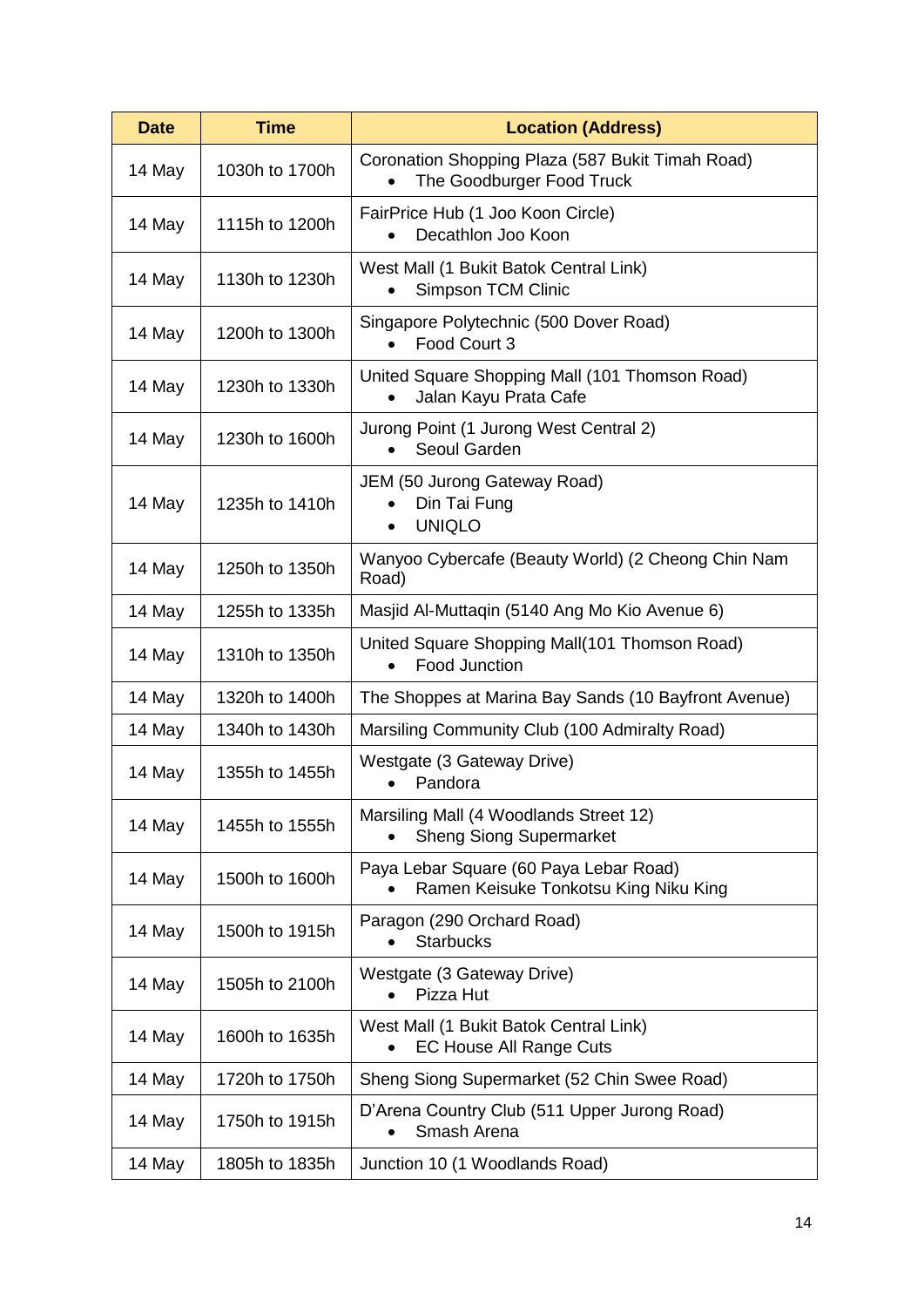| <b>Time</b><br><b>Date</b> |                | <b>Location (Address)</b>                                                     |  |  |  |
|----------------------------|----------------|-------------------------------------------------------------------------------|--|--|--|
|                            |                | <b>Sheng Siong Supermarket</b><br>$\bullet$                                   |  |  |  |
| 14 May                     | 1830h to 1905h | Superluck Food Court (440 Bukit Batok West Avenue 8)                          |  |  |  |
| 14 May                     | 1835h to 2145h | JEM (50 Jurong Gateway Road)<br>Ichiban Boshi                                 |  |  |  |
| 14 to 15<br>May            | 1900h to 0600h | Sheng Siong Supermarket (440 Bukit Batok West Avenue<br>8)                    |  |  |  |
| 14 May                     | 1915h to 2015h | SAFRA Toa Payoh (293 Lorong 6 Toa Payoh)<br>Yakun Kaya Toast                  |  |  |  |
| 14 May                     | 1930h to 2030h | S-11 Taman Jurong Food House (101 Yung Sheng Road)                            |  |  |  |
| 14 May                     | 1955h to 2130h | <b>JEM (50 Jurong Gateway Road)</b><br>Seorae Korean Charcoal BBQ             |  |  |  |
| 14 May                     | 2045h to 0030h | Toa Payoh Mall (177 Toa Payoh Central)<br>Nagara Thai                         |  |  |  |
| 14 to 15<br>May            | 2130h to 0730h | Marina Bay Sands Casino (10 Bayfront Avenue)                                  |  |  |  |
| 14 to 15<br>May            | 2205h to 0730h | Marina Bay Sands Casino (10 Bayfront Avenue)                                  |  |  |  |
| 14 May                     | 2220h to 2305h | Sengkang Sports Complex (57 Anchorvale Road)<br>McDonald's                    |  |  |  |
| 14 May                     | 2250h to 2320h | NTUC FairPrice (345 Jurong East Street 31)                                    |  |  |  |
| 15 May                     | 0700h to 1630h | Canberra Plaza (133 Canberra View)                                            |  |  |  |
| 15 May                     | 0725h to 0755h | Rivervale Plaza (118 Rivervale Drive)<br>Koufu                                |  |  |  |
| 15 May                     | 0800h to 0830h | McDonald's (311 New Upper Changi Road)                                        |  |  |  |
| 15 May                     | 0900h to 0930h | Jinwei Hai Xian (280 Bishan Street 24)                                        |  |  |  |
| 15 May                     | 0930h to 1030h | NTUC FairPrice (279 Bishan Street 24)                                         |  |  |  |
| 15 May                     | 1000h to 1100h | Jurong Point (1 Jurong West Central 2)<br><b>NTUC FairPrice</b>               |  |  |  |
| 15 May                     | 1000h to 1120h | Jurong Point (1 Jurong West Central 2)<br><b>NTUC FairPrice</b>               |  |  |  |
| 15 May                     | 1010h to 1055h | Hola Cafeteria (248 Simei Street 5)                                           |  |  |  |
| 15 May                     | 1030h to 1600h | Coronation Shopping Plaza (587 Bukit Timah Road)<br>The Goodburger Food Truck |  |  |  |
| 15 May                     | 1045h to 1120h | Sheng Siong Supermarket (4 Toa Payoh Lorong 7)                                |  |  |  |
| 15 May                     | 1100h to 1600h | Westgate (3 Gateway Drive)<br>Pizza Hut                                       |  |  |  |
| 15 May                     | 1120h to 1150h | Jurong Point (1 Jurong West Central 2)                                        |  |  |  |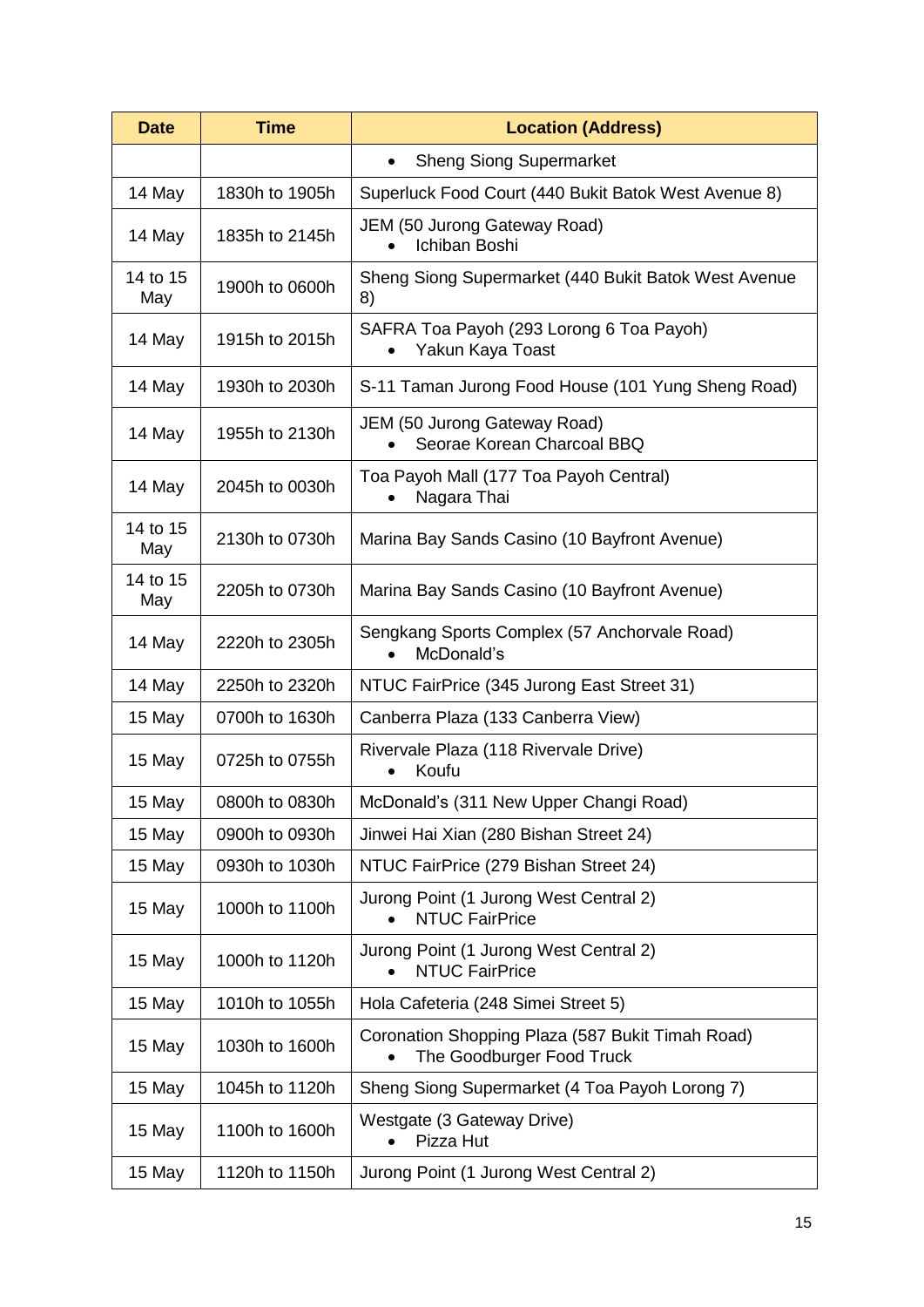| <b>Time</b><br><b>Date</b> |                | <b>Location (Address)</b>                                                               |  |  |
|----------------------------|----------------|-----------------------------------------------------------------------------------------|--|--|
|                            |                | Watsons<br>$\bullet$                                                                    |  |  |
| 15 May                     | 1155h to 1300h | Woodlands Civic Centre (900 South Woodlands Drive)<br><b>Woodlands Regional Library</b> |  |  |
| 15 May                     | 1200h to 1235h | Changi City Point (5 Changi Business Park Central 1)<br>Han's                           |  |  |
| 15 May                     | 1200h to 1245h | Phoon Huat (107 Lorong 1 Toa Payoh)                                                     |  |  |
| 15 May                     | 1200h to 1300h | Broadway Coffeeshop (155 Bukit Batok Street 11)                                         |  |  |
| 15 May                     | 1200h to 1300h | NTUC FairPrice (345 Jurong East Street 31)                                              |  |  |
| 15 May                     | 1230h to 1320h | FairPrice Hub (1 Joo Koon Circle)<br>Decathlon Joo Koon                                 |  |  |
| 15 May                     | 1300h to 1400h | Ghim Moh Market and Food Centre (20 Ghim Moh Road)                                      |  |  |
| 15 May                     | 1310h to 1400h | Changi Airport Terminal 1 (80 Airport Boulevard)                                        |  |  |
| 15 May                     | 1310h to 1520h | Causeway Point (1 Woodlands Square)<br>Shabu Sai                                        |  |  |
| 15 May                     | 1320h to 1520h | 313@Somerset (313 Orchard Road)<br>Josh's Grill                                         |  |  |
| 15 May                     | 1330h to 1430h | Far East Plaza (14 Scotts Road)<br>Wok Wei Kitchen                                      |  |  |
| 15 May                     | 1415h to 1500h | Bukit Panjang Plaza (1 Jelebu Road)<br><b>POPULAR Bookstore</b>                         |  |  |
| 15 May                     | 1415h to 1630h | Causeway Point (1 Woodlands Square)                                                     |  |  |
| 15 May                     | 1425h to 1545h | Far East Plaza (14 Scotts Road)<br>One Care Reflexology and Wellness                    |  |  |
| 15 May                     | 1500h to 1530h | 7-Eleven Resorts World Station (32 Sentosa Gateway)                                     |  |  |
| 15 May                     | 1500h to 1700h | Lao Si Chuan Dou Hua Zhuang (46 Temple Street)                                          |  |  |
| 15 May                     | 1515h to 1710h | <b>YWCA Fort Canning (6 Fort Canning Road)</b>                                          |  |  |
| 15 May                     | 1530h to 1735h | The Punggol Settlement (500 New Punggol Road)<br><b>Sun Bistro</b>                      |  |  |
| 15 May                     | 1540h to 2100h | Woodlands Civic Centre (900 South Woodlands Drive)<br><b>Woodlands Regional Library</b> |  |  |
| 15 May                     | 1600h to 2200h | KFC (35 Jalan Mas Puteh)                                                                |  |  |
| 15 May                     | 1730h to 1825h | Tekka Place (2 Serangoon Road)<br><b>NTUC FairPrice</b>                                 |  |  |
| 15 May                     | 1740h to 1810h | ION Orchard (2 Orchard Turn)                                                            |  |  |
| 15 May                     | 1815h to 2020h | Changi City Point (5 Changi Business Park Central 1)<br>Saizeriya<br>Daiso              |  |  |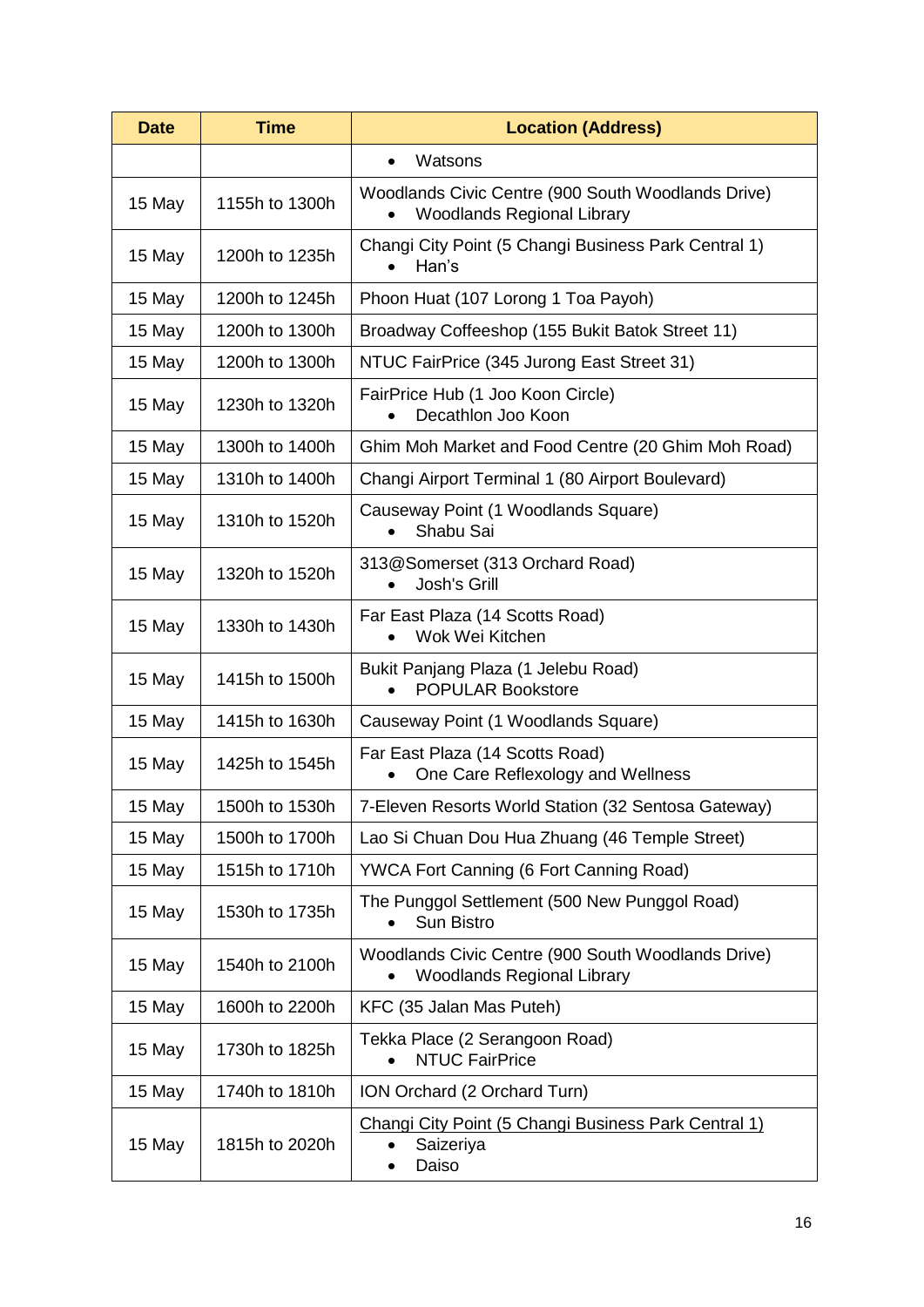| <b>Date</b> | <b>Time</b>    | <b>Location (Address)</b>                                                           |
|-------------|----------------|-------------------------------------------------------------------------------------|
| 15 May      | 1825h to 2025h | The Punggol Settlement (500 New Punggol Road)<br><b>Relax Bar</b>                   |
| 15 May      | 1930h to 2030h | The Carving Board (252 Jurong East Street 24)                                       |
| 15 May      | 1930h to 2130h | Chang Cheng HQ (27 Woodlands Link)                                                  |
| 15 May      | 2050h to 2150h | Arya Samaj Building (114 Syed Alwi Road)<br>Malabar Gold & Diamonds Pte Ltd         |
| 15 May      | 2210h to 2300h | SAFRA Yishun (60 Yishun Avenue 4)<br>McDonald's                                     |
| 15 May      | 2220h to 2320h | Mustafa Centre (145 Syed Alwi Road)                                                 |
| 16 May      | 0845h to 0915h | Sheng Siong Supermarket (52 Chin Swee Road)                                         |
| 16 May      | 0915h to 0955h | Sheng Siong Supermarket (4 Toa Payoh Lorong 7)                                      |
| 16 May      | 0950h to 1030h | Great World City (1 Kim Seng Promenade)<br><b>MEIDI-YA Supermarket</b>              |
| 16 May      | 1000h to 2200h | KFC (35 Jalan Mas Puteh)                                                            |
| 16 May      | 1015h to 1100h | Prime Supermarket (823 Tampines Street 81)                                          |
| 16 May      | 1020h to 1055h | Sheng Siong Supermarket (154A Bukit Batok West Avenue<br>8)                         |
| 16 May      | 1055h to 1130h | TripleOne Somerset (111 Somerset Road)<br><b>FairPrice Finest</b>                   |
| 16 May      | 1115h to 1215h | Snip Avenue (156 Bukit Batok Street 11)                                             |
| 16 May      | 1115h to 1245h | Causeway Point (1 Woodlands Square)                                                 |
| 16 May      | 1135h to 1210h | Boon Lay Shopping Centre (221 Boon Lay Place)<br><b>NTUC FairPrice</b><br>$\bullet$ |
| 16 May      | 1305h to 1355h | Sim Lim Square (1 Rochor Canal Road)                                                |
| 16 May      | 1405h to 1445h | NTUC Fairprice (570B Woodlands Avenue 1)                                            |
| 16 May      | 1415h to 1525h | Cash Converters (710A Ang Mo Kio Avenue 8)                                          |
| 16 May      | 1520h to 1600h | Toa Payoh East Community Club (160 Toa Payoh Lorong<br>6)                           |
| 16 May      | 1535h to 1620h | Toa Payoh Central (520 Lorong 6 Toa Payoh)<br><b>OCBC</b>                           |
| 16 May      | 1745h to 1850h | Sun Plaza (30 Sembawang Drive)                                                      |
| 16 May      | 2010h to 2110h | Giant Supermarket (376 Bukit Batok Street 31)                                       |
| 16 May      | 2240h to 2330h | Mustafa Centre (145 Syed Alwi Road)                                                 |
| 17 May      | 0730h to 2000h | Westgate (3 Westgate Drive)<br>Fun Toast                                            |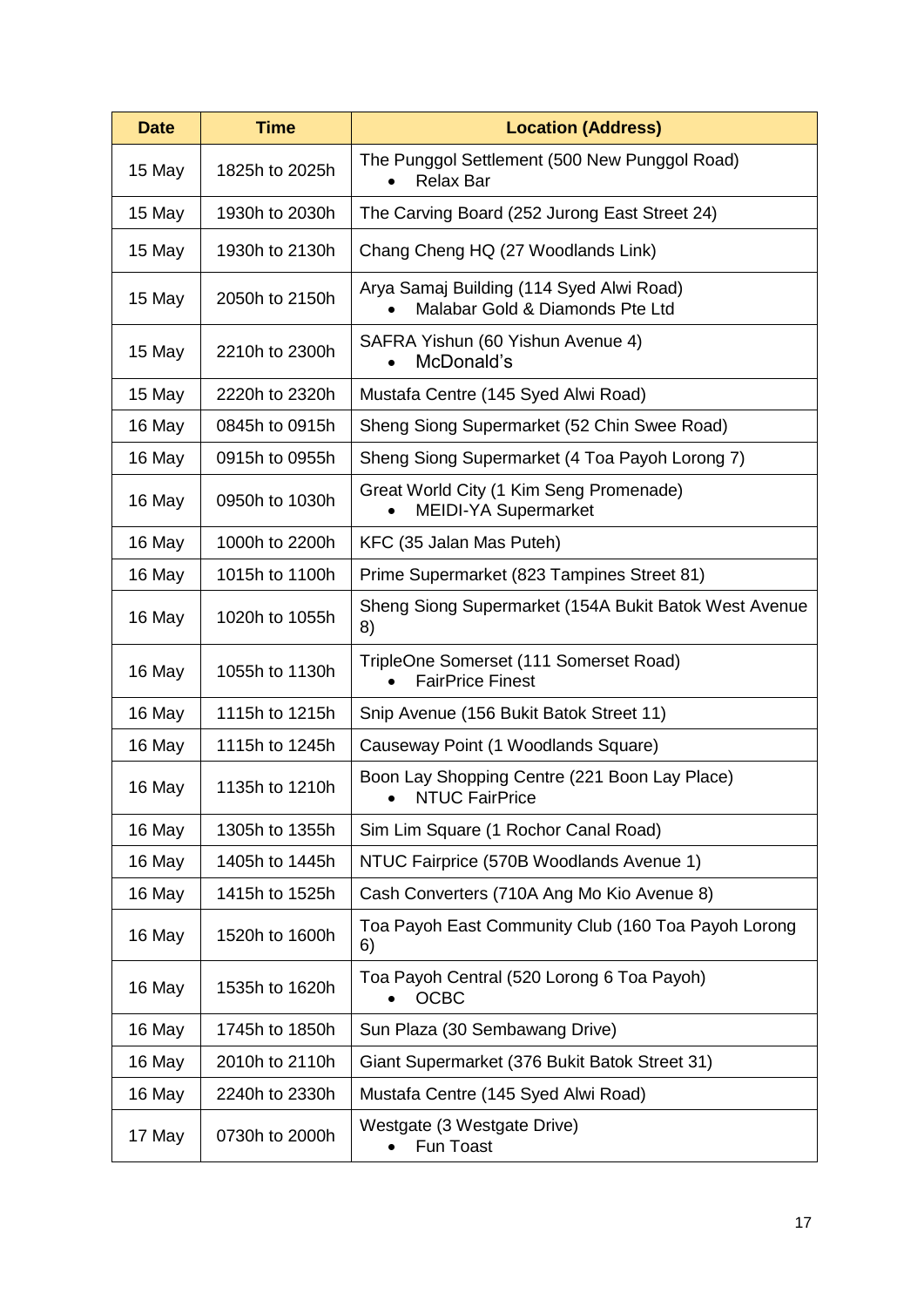| <b>Date</b>     | <b>Time</b>    | <b>Location (Address)</b>                                                                       |
|-----------------|----------------|-------------------------------------------------------------------------------------------------|
| 17 May          | 1000h to 1130h | Kong Meng San Phor Kark See Monastery (88 Bright Hill<br>Road)                                  |
| 17 May          | 1000h to 2200h | KFC (35 Jalan Mas Puteh)                                                                        |
| 17 May          | 1130h to 1830h | Golden Landmark Shopping Centre (390 Victoria Street)<br>Hijabville<br>$\bullet$                |
| 17 May          | 1245h to 1350h | Jurong Regional Library (21 Jurong East Central 1)                                              |
| 17 May          | 1310h to 1340h | Masjid Jamae (Chulia) (218 South Bridge Road)                                                   |
| 17 May          | 1505h to 2100h | Westgate (3 Gateway Drive)<br>Pizza Hut                                                         |
| 17 May          | 1530h to 1615h | Sun Plaza (30 Sembawang Drive)<br><b>NTUC FairPrice</b>                                         |
| 17 May          | 1940h to 2015h | West Mall (1 Bukit Batok Central Link)                                                          |
| 17 May          | 2025h to 2105h | Viva Business Park (750A Chai Chee Road)<br><b>Decathlon Bedok</b><br>$\bullet$                 |
| 18 May          | 0730h to 2000h | Westgate (3 Westgate Drive)<br><b>Fun Toast</b><br>$\bullet$                                    |
| 18 May          | 1115h to 1220h | Geylang Serai Malay Market and Food Centre (1 Geylang<br>Serai)                                 |
| 18 May          | 1315h to 1400h | White Sands (1 Pasir Ris Central Street 3)<br><b>NTUC FairPrice</b>                             |
| 18 May          | 1515h to 2100h | Westgate (3 Gateway Drive)<br>Pizza Hut<br>$\bullet$                                            |
| 18 May          | 1755h to 1835h | Madam Fang Hairdressing & Beauty Saloon (1989) (510<br><b>Bedok North Street 3)</b>             |
| 18 May          | 1800h to 1845h | Giant @ IMM (2 Jurong East Street 21)<br><b>Giant Hypermarket</b>                               |
| 19 to 21<br>May | 0930h to 2130h | Holland Piazza (3 Lorong Liput)<br><b>Tiger Sugar</b>                                           |
| 19 May          | 1030h to 2000h | Westgate (3 Westgate Drive)<br>Fun Toast                                                        |
| 19 May          | 1420h to 1520h | Woodlands Civic Centre (900 South Woodlands Drive)<br>Workforce Singapore (WSG) Careers Connect |
| 19 May          | 1515h to 1550h | Causeway Point (1 Woodlands Square)<br>Tonkotsu Hototogisu                                      |
| 19 May          | 1520h to 2100h | Westgate (3 Gateway Drive)<br>Pizza Hut                                                         |
| 19 May          | 1600h to 2300h | Punggol Plaza (168 Punggol Field)                                                               |
| 19 May          | 1745h to 1830h | Westgate (3 Gateway Drive)                                                                      |